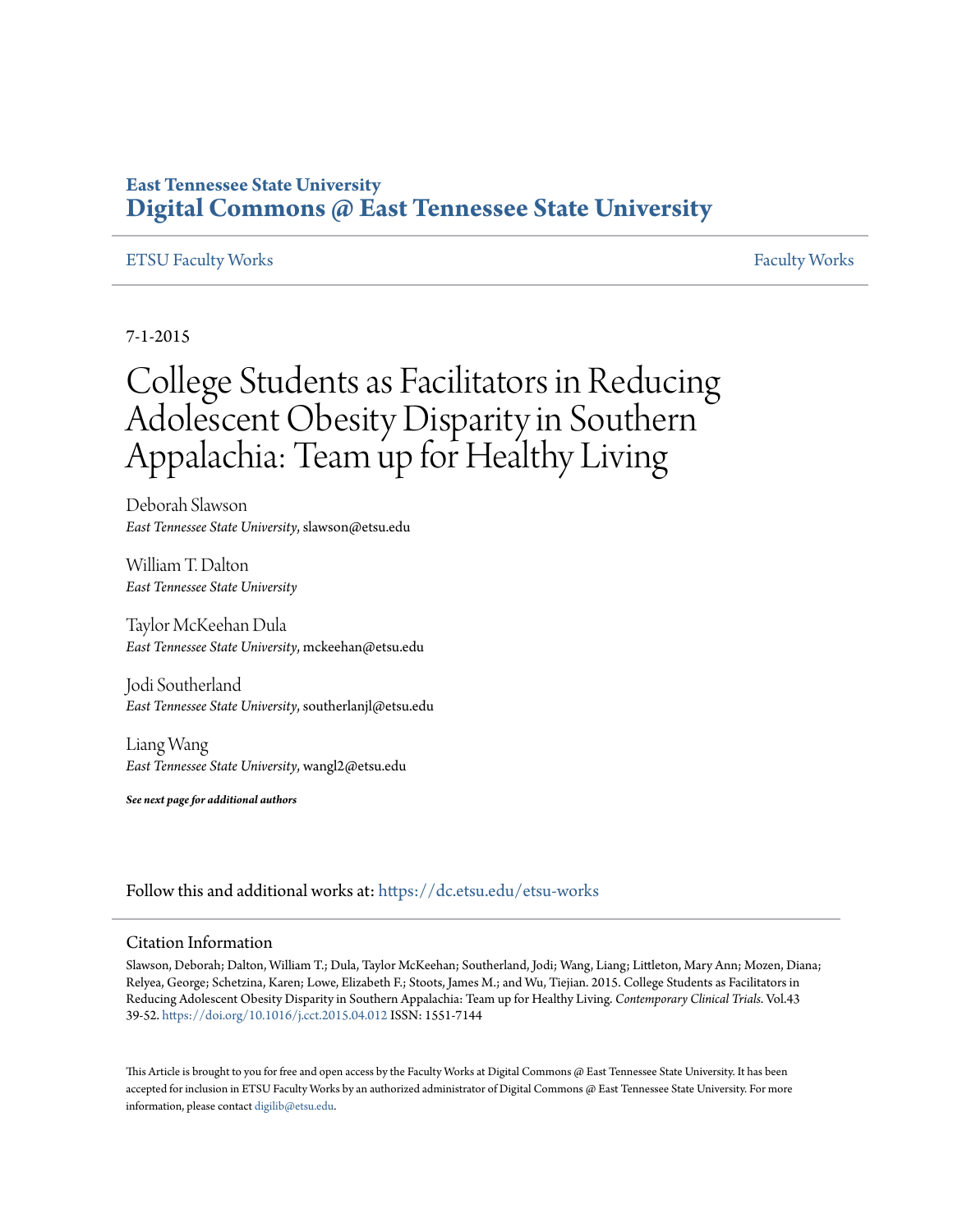# College Students as Facilitators in Reducing Adolescent Obesity Disparity in Southern Appalachia: Team up for Healthy Living

## **Copyright Statement**

This document is an author manuscript from [PMC.](https://www.ncbi.nlm.nih.gov/pmc/articles/PMC4522358/) The publisher's final edited version of this article is available at *[Contemporary Clinical Trials](https://doi.org/10.1016/j.cct.2015.04.012)*.

## **Creator(s)**

Deborah Slawson, William T. Dalton, Taylor McKeehan Dula, Jodi Southerland, Liang Wang, Mary Ann Littleton, Diana Mozen, George Relyea, Karen Schetzina, Elizabeth F. Lowe, James M. Stoots, and Tiejian Wu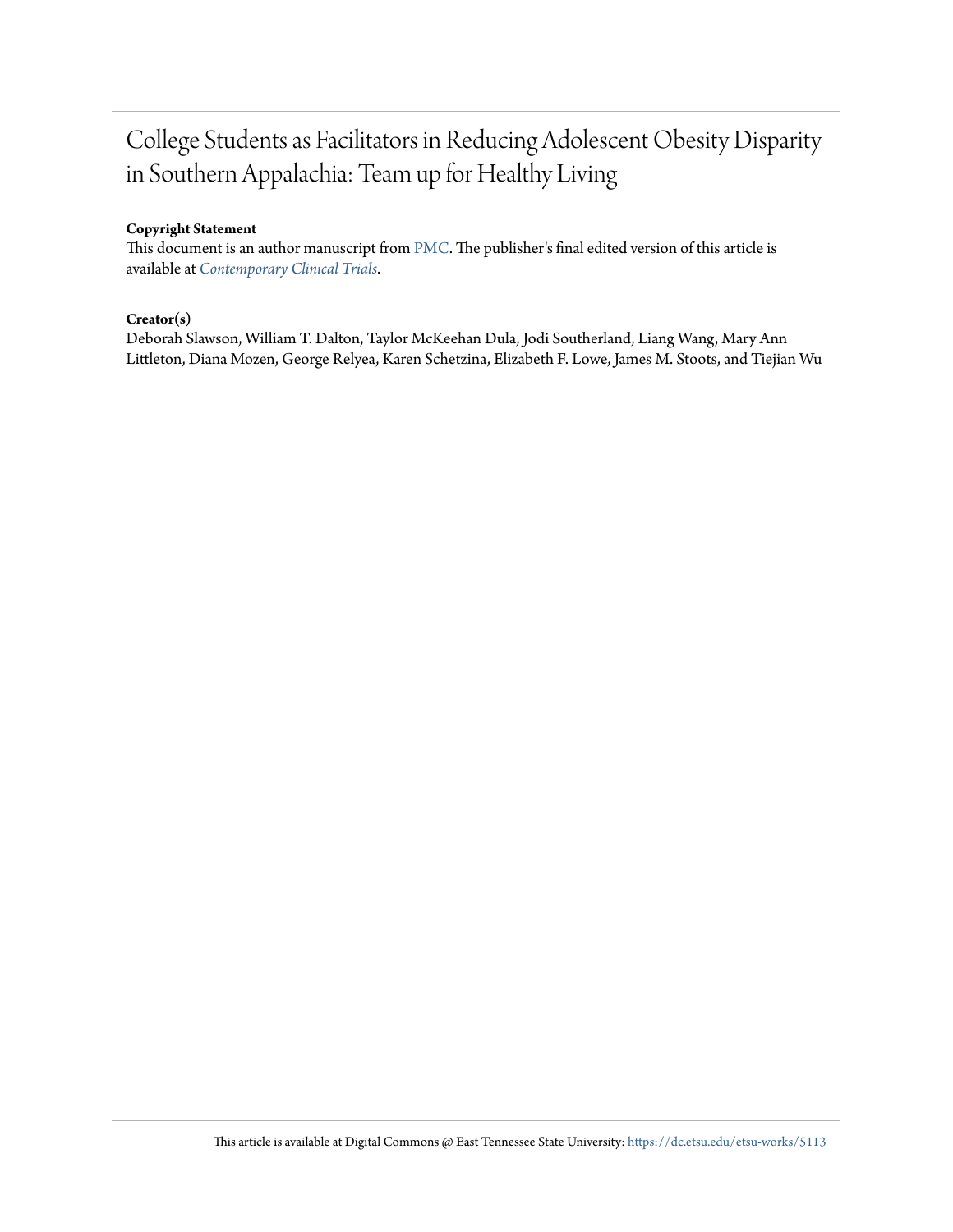

# **HHS Public Access**

Author manuscript

*Contemp Clin Trials*. Author manuscript; available in PMC 2016 July 01.

Published in final edited form as: *Contemp Clin Trials*. 2015 July ; 43: 39–52. doi:10.1016/j.cct.2015.04.012.

## **College students as facilitators in reducing adolescent obesity disparity in Southern Appalachia: Team Up for Healthy Living**

**Deborah Leachman Slawson**, **William T. Dalton**, **Taylor McKeehan Dula**, **Jodi Southerland**, **Liang Wang**, **Mary Ann Littleton**, **Diana Mozen**, **George Relyea**, **Karen Schetzina**, **Elizabeth F. Lowe**, **James M. Stoots**, and **Tiejian Wu**<sup>1</sup>

East Tennessee State University College of Public Health, United States

## **Abstract**

The proportion of obese adolescents in Southern Appalachia is among the highest in the nation. Through funding from the National Institute on Minority Health and Health Disparities – National Institutes of Health, the Team Up for Healthy Living project was a cluster-randomized trial targeting obesity prevention in adolescents through a cross-peer intervention. The specific aims of the project were to: 1) develop a peer-based health education program focusing on establishing positive peer norms towards healthy eating and physical activity (PA) among high school students, 2) test program efficacy, and 3) explore mechanisms underlying the program. The study was guided by the Theory of Planned Behavior, which presupposes that human behavior is primarily driven by attitude, subjective norms, perceived behavioral control, and social support. To deliver the intervention, undergraduate students from the disciplines of public health, nutrition, and kinesiology were hired as peer facilitators. Ten area high schools were invited to participate, were matched on demographics and then randomized to intervention or control. The primary outcomes of the study included body mass status, dietary behaviors, PA, and sedentary behaviors which were assessed at baseline and at three and twelve months post baseline. Intervention schools received Team Up for Healthy Living curriculum, which consists of eight 40-minute sessions. The curriculum focused on improving nutrition awareness, PA, leadership and communication. Control schools received their regularly scheduled Lifetime Wellness curriculum. The long-term goal of the study was to establish an effective academia–community partnership program to address adolescent obesity disparity in Southern Appalachia.

## **Keywords**

Adolescent; Obesity; Theory of Planned Behavior; Nutrition; Physical activity; School-based intervention

## **1. Introduction**

Obesity continues to present significant challenges to public health in the United States, and addressing this issue has been a priority since the 1977 National Institutes of Health (NIH)

Correspondence to: Deborah Leachman Slawson. 1Deceased.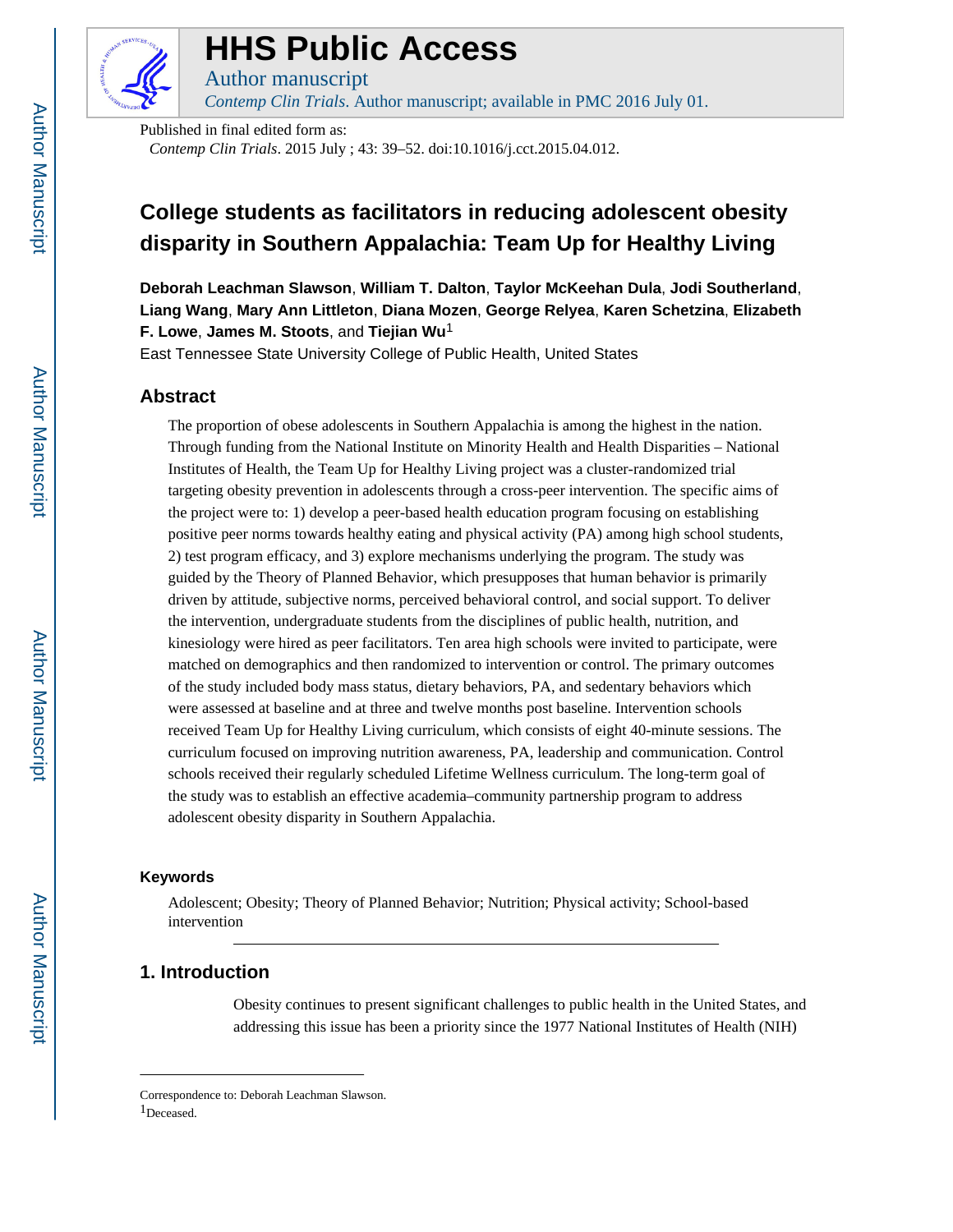publication of *Obesity in America* [1]. Obesity in childhood and adolescence is at epidemic proportions, with data from the 2011–2012 National Health and Nutrition Survey (NHANES) indicating that 17.7% of children aged 6–11 and 20.5% of youth aged 12–19 are obese. Where a recent report [2] shows that rates of obesity among children ages two to five have declined slightly, obesity rates among adolescents remain unchanged since 2003–2004. Childhood obesity is an important public health concern, as pediatric overweight and obesity increase the risk of premature mortality in adulthood [3]. Health risk habits including unhealthy eating and physical inactivity are often established during adolescence [4] and excess weight can persist into adulthood, increasing the lifetime risk of chronic diseases such as heart disease and diabetes [5].

The Southern Appalachian region ranks among the highest in the nation for percentage of obese high school students [6]. The Appalachian region has a population of 23 million residing in 420 counties and 13 states. Forty-two percent of the region's population is rural [7,8]. Compared to other areas of the country, people living in Appalachia face a heavier burden from chronic diseases such as obesity, diabetes, and heart disease, as well as higher rates of premature mortality for those diseases [7,9,10]. There is a pressing need to address these disparities, with adolescent obesity being a primary area of impact. However, effective interventions are limited for this age group [11].

The overall goal of the Team Up for Healthy Living project was to test the efficacy of a cross-age peer-led education program in which college students serve as facilitators to meet the critical community need for adolescent obesity prevention in Southern Appalachia. While respected as role models to high school teens, college students are less constrained by the cognitive immaturity often found among the same-age peer educators. When under the guidance or in collaboration with more capable peers, children are able to access or perform more complex skills [12]. The Theory of Planned Behavior (TPB) served as the theoretical framework for this peer-based approach to address adolescent obesity. TPB has been successfully used to explain health-related behavior including adolescent's eating behavior and physical activities [13–15]. This theory-driven approach to obesity prevention, coupled with a cross-peer application of the intervention, offers a promising, innovative methodology for addressing this complex public health concern. The implementation of this research project was guided by a community–academic partnership through development of a formalized steering committee. The community–academic partnership approach, in which community members are integral to ongoing project management, has been shown to enhance both research and population outcomes and improve the health of communities [16–19]. If proved effective, the proposed program may meet the critical community needs for adolescent obesity prevention by engaging higher education institutes and students in service and fostering within them an ethic of civic responsibility. The program should be readily transferable from research to action without substantial additional resources.

## **2. Primary research goals**

The long-term goal of the Team Up for Healthy Living project was to establish an effective academia–community partnership program to address adolescent obesity disparity in Southern Appalachia. The specific aims were: 1) to develop a peer-based health education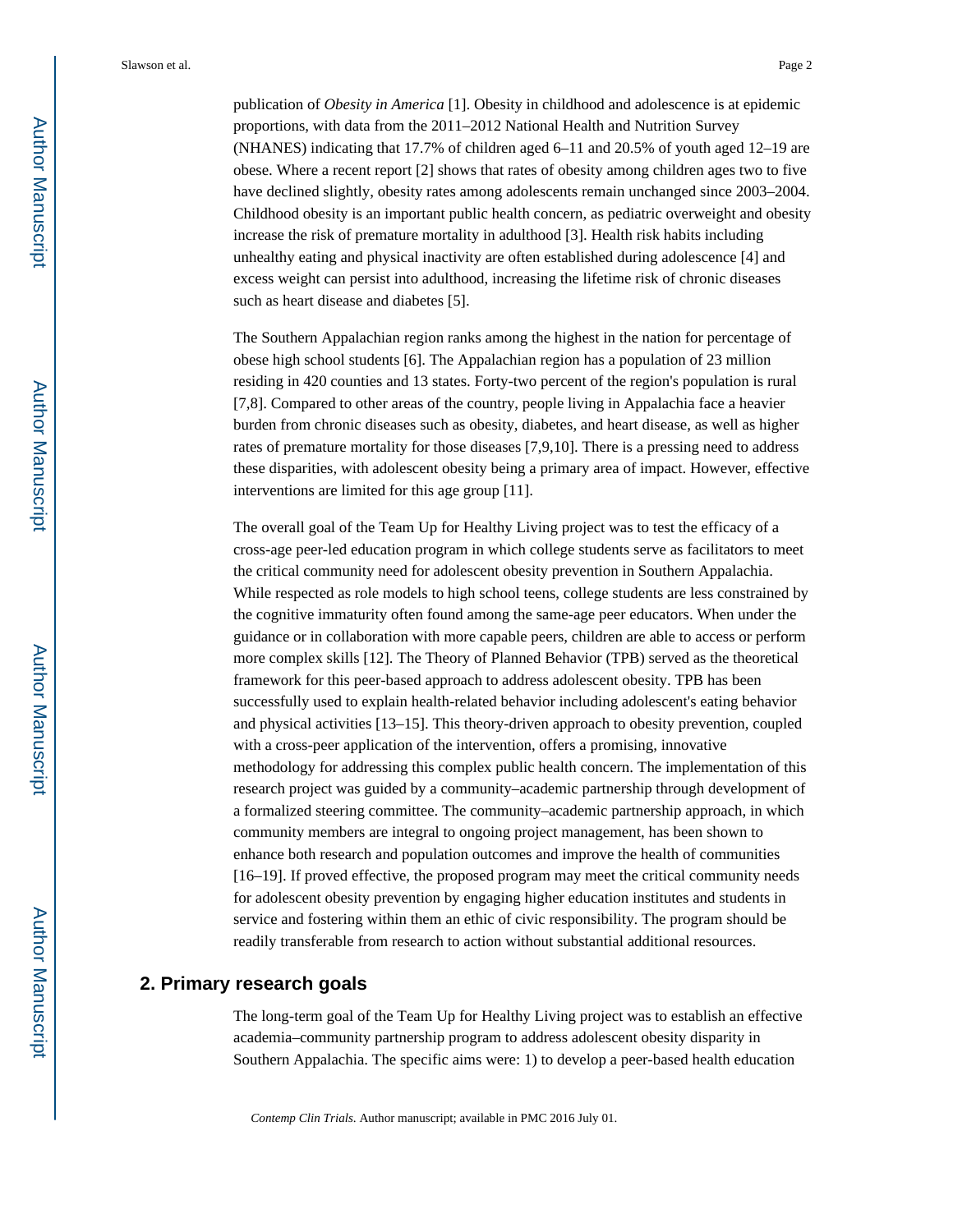program focusing on establishing positive peer norms and supportive peer relationships towards healthy eating and PA among high school students, 2) to test program efficacy, and 3) to explore mechanisms underlying the program.

Primary and secondary outcomes were measured to investigate study aims 1 and 2. The primary outcomes were body mass status, dietary behaviors, PA, and sedentary behaviors. Secondary outcomes included attitudes and beliefs on weight control, perceived behavior control/self-efficacy, perceived behavioral control (PBC) for healthy eating and physical activity, attitude towards healthy eating and physical activity, perceived group norms of eating and physical activity, social support, weight teasing and weight perception, selfreported body weight and weight concern, unhealthy dieting, health-related quality of life (HRQoL), and dental health. Primary and secondary outcomes were assessed at baseline and at three and twelve months post-baseline.

The primary hypothesis being examined in the proposed study was that a cross-peer health education program (addressing body mass status, healthy eating, and physical activity [PA] and sedentary behaviors) administered through high school *Lifetime Wellness* classes would reduce overall BMI percentile and lead to an overall health-enhancing lifestyle.

The Team Up for Healthy Living program uses a multidisciplinary approach to study management that includes experts in epidemiology, dietetics, exercise physiology, behavioral science, pediatrics, public health, and biostatistics in partnership with community peers to develop program content and to ensure optimal program implementation. To carry out the present study, we took the following steps to strengthen the partnership between ETSU and the participating school districts: 1) Meetings were held with ETSU administrators, program staff, and faculty members, as well as school board members, school principals, and *Lifetime Wellness* teachers to discuss the program and the partnership, and to confirm agreements. 2) A Team Up Steering Committee was created to supervise and coordinate research and partnership activities. This committee was comprised of multidisciplinary representatives from the university and the high schools (ETSU: study personnel; high schools: directors of school districts and coordinated school health coordinators). This committee advised the implementation of project activities and ensured effective collaboration among partners. 3) A formal document of partnership was created. 4) The Team Up Steering Committee members met quarterly to review and monitor program progress [20].

## **3. Study design**

### **3.1. Recruitment and randomization of schools**

Five county school districts in Appalachia were contacted based on rurality and socioeconomic status. These school districts were invited to a program-planning workshop conducted in Fall 2011 to identify high schools interested in participating in the project. Ten high schools of thirteen available were interested in participating. One school could not participate due to class scheduling concerns and two did not take part due to minimal interest. The principal investigator (PI) and the project coordinator met with principals and *Lifetime Wellness* teachers at each school to describe the planned intervention and program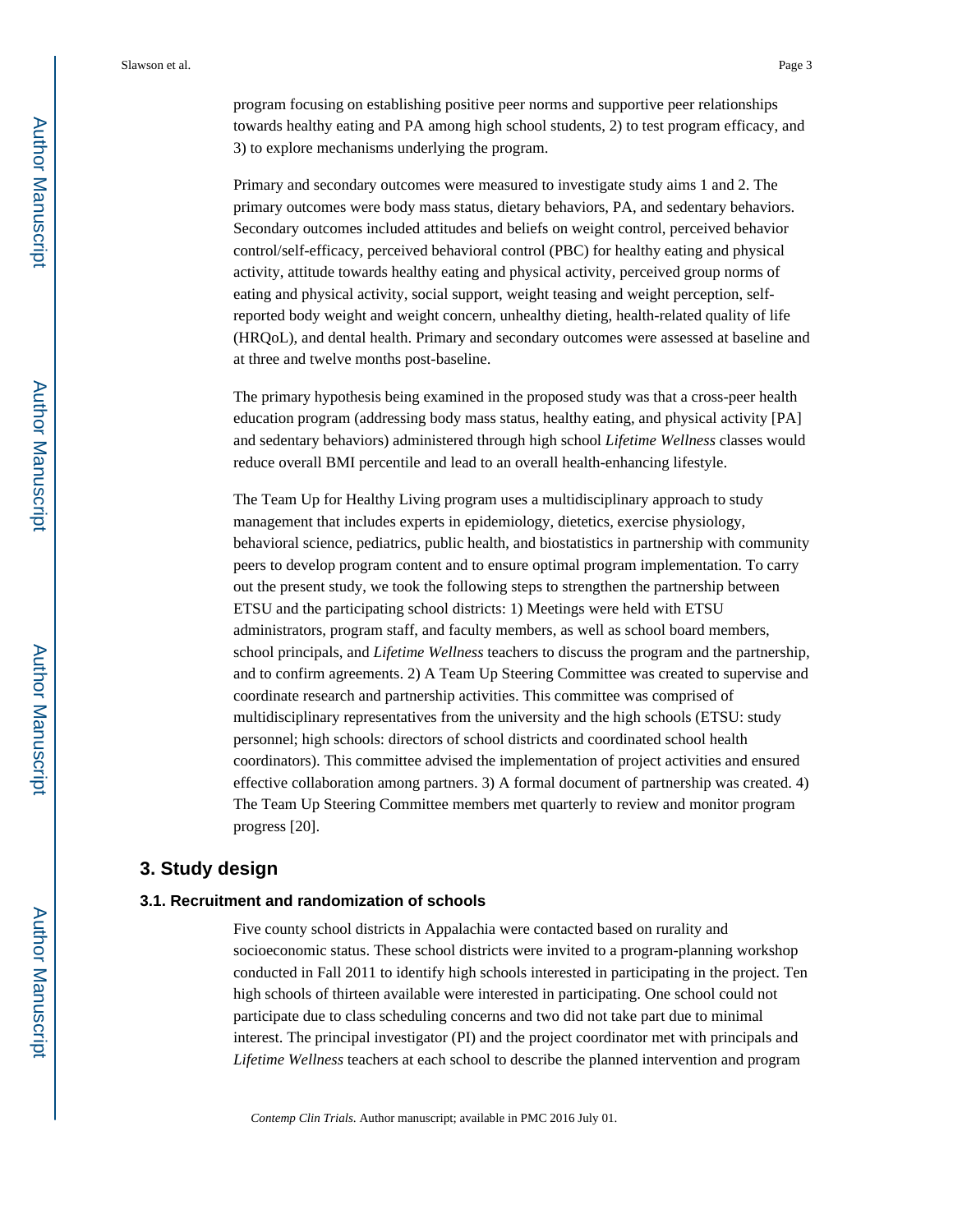requirements. Not all wellness teachers were required to participate in order for the school to be included, although no teachers refused to take part. Classroom materials were offered as incentives to each teacher that participated and office supplies were delivered to each school recruited.

#### **3.2. Recruitment of students**

Current students enrolled in the participating high school Lifetime Wellness classes were eligible to participate in the study. Students were primarily 9th graders with some upper classes minimally represented. Exclusion criteria included: 1) current enrollment in another weight management program, 2) presence of a diagnosed eating disorder such as anorexia nervosa and bulimia nervosa, 3) presence of an underlying condition affecting weight status such as hypothyroidism, Cushing's syndrome, or chronic steroid use, 4) current dietary and PA restrictions, such as in children with hypertension, diabetes, or severe orthopedic problems, and 5) pregnancy. Study protocols and parental consent/student assent forms were approved by the Institutional Review Board (IRB) prior to the start of recruitment.

Recruitment of study participants occurred over two waves, with the first taking place in January 2012 and the second occurring in September 2012. See the flow of participants depicted in Fig. 1. Analysis of intra-class correlations for schools and classes at the 3-month assessment for wave one was found to be significant for classes (ICC =  $0.108$ , p =  $0.025$ ), and not for school (ICC = 0.022,  $p = 0.310$ ). Preliminary power analysis was done on wave one BMI at three months. Using an independent t-test (i.e., statistical model that does not adjust for clustering and covariates), intervention schools demonstrated a significant decrease from baseline to 3-month compared to control schools (t = 2.05,  $p = 0.041$ ). Power (using Proc Power in SAS) was found to be 0.50. To achieve a power of 0.80, an N of 400 per treatment arm,  $N = 800$ , would be needed (assuming  $SD = 0.815$ ). Using a General Linear Mixed Model with age and gender as covariates and classes nested in schools, the effect of treatment was abated by the clusters, as the nesting of classes within schools was significant (covariance parameter estimate =  $0.081$ , SE =  $0.032$ , Z =  $2.52$ , p =  $0.006$ ). While the mean effect of treatment favored intervention, it was not significant in chief due to the clusters. Power was found to be 0.25. To achieve a power of 0.80 with an estimated effect size of 0.13, a total of 120 classes ( $N = 1800$ ) would be required. This conservative power estimate biases sample requirements towards having more classes, as opposed to the number of students in each class.

In order to increase the power, all *Lifetime Wellness* classes at each of the participating schools were invited to participate in the study for wave two. As depicted in Fig. 2, the number of classes selected for participation increased from 27 in wave one to 39 in wave two, bringing the total number of classes to 66.

In regard to the process by which participants were recruited, trained research staff came to the classrooms to explain the study to students and distribute a study flyer that described the study and asked the parent's permission for his/her child's participation (via passive parental consent form). A discussion of potential risks and benefits was provided. Inclusion/ exclusion criteria were listed in the consent form. The students were asked to take the flyer and consent form to their parents. Parents who did not give consent were not asked whether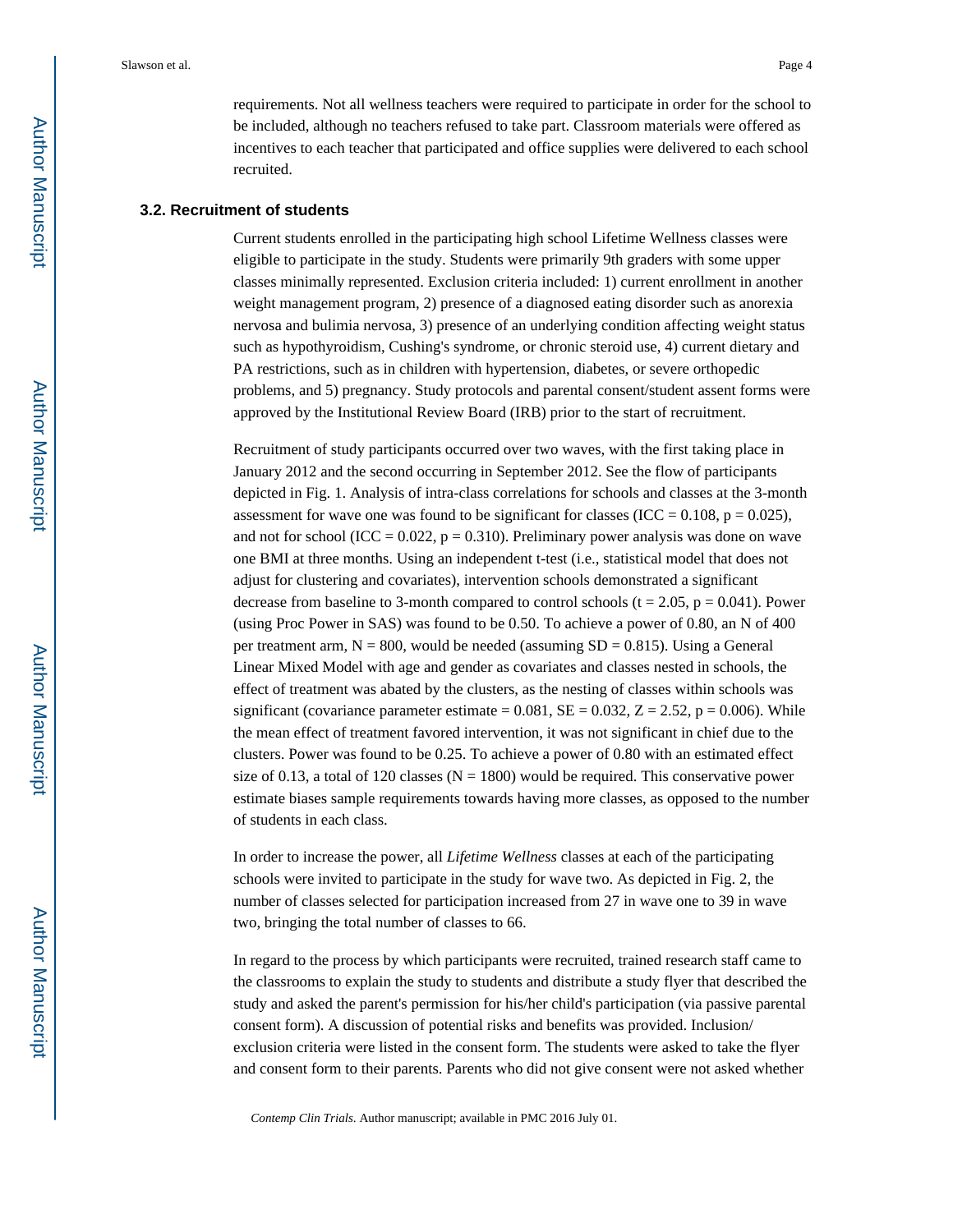exclusion criteria were met. This procedure ensured that non-participating students' privacy was protected.

Approximately one week after the parent consents were sent home, the study staff came to the classroom to review the student assent process with students who were eligible to participate based on the parent consent form response. Each eligible student was provided time to read over the assent form and decide on participation in the study. Inclusion/ exclusion criteria were provided in the assent form. In order to protect their privacy, students who declined to participate were not asked if any exclusion criteria were met. If a student had questions regarding participation, he/she could choose to schedule an individual meeting with the study staff at the school prior to giving informed assent, although no such meetings were requested by potential study participants.

#### **3.3. Recruitment of college peer facilitators**

A call for applications was distributed to all eligible students through emails and flyers. Students who were interested in serving as peer facilitators submitted a statement of interest and qualification and a brief resume. The applications were reviewed and selected candidate students were then interviewed by project team members. College students serving as peer facilitators served as temporary, paid, employees and had the option of earning credit towards required internship or fellowship hours if their degree program provided this option. Facilitator payment rates were appropriate in comparison to market rates.

The criteria to select college students included: relevant coursework completed, communication and leadership skills, sensitivity towards others, and willingness to sign a program agreement. Exclusion criteria centered on inability to pass a background check.

For each of two semesters, nine undergraduates majoring in public health, nutrition, and kinesiology were selected and trained as facilitators to lead the peer-based intervention.

#### **3.4. Data collection procedures**

Data were collected at baseline, 3- and 12-months post-baseline. Graduate students were trained to serve as research assistants and conducted the assessments. These research assistants visited each school at a time convenient to school personnel and students. At baseline and at the 3-month data collection, students were in *Lifetime Wellness* classes, and all participating students in those classes were allowed to complete the assessments during a class period. At the 12-month assessment, school personnel invited participating students to a central location on school grounds in order to complete assessments. Each participant was given five dollars for completion of the 12-month assessment, and study promotional materials in the form of T-shirts, water bottles, pencils and/or Frisbees were provided to randomly selected participants who completed 12-month assessment materials.

#### **3.5. Procedures for retention of the school sample**

Consistent communication with the school personnel including coordinated school health (CSH) coordinators at the district level as well as teachers and principals was crucial in maintaining the participant sample. The project coordinator served as the liaison between the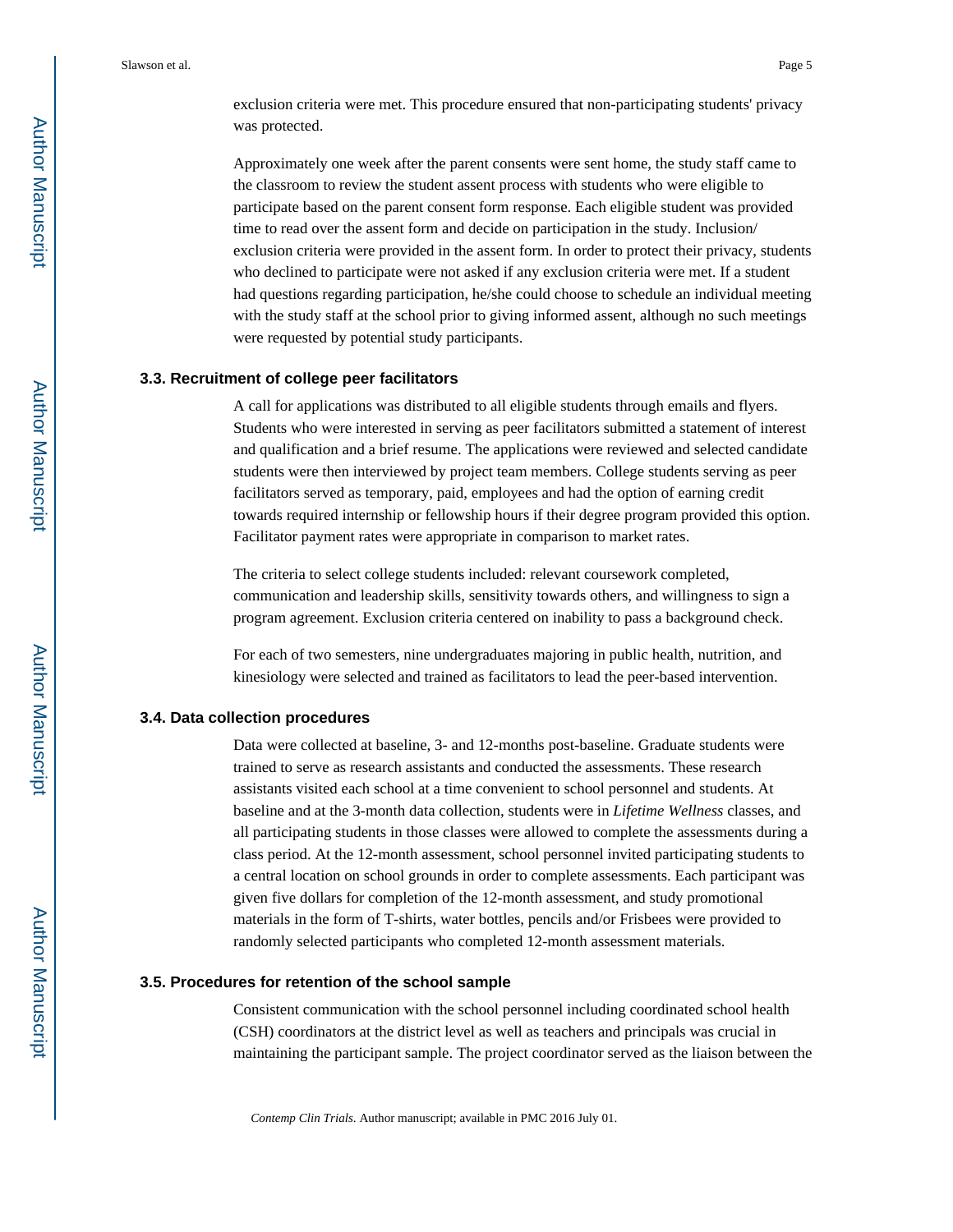research staff and the school personnel throughout the project. CSH coordinators, principals and teachers all worked together with the project coordinator in order to set up the intervention classrooms, data collection sites and dates for each collection of data on the students. Furthermore, the project coordinator was present for the majority of the data collection visits as well as met with each teacher at the end of the wave 1 intervention to discuss their satisfaction with the peer facilitators. This ongoing dialog and face to face engagement at the school sites were critical in maintaining participation in the research project.

In addition to ongoing updates regarding program implementation, the steering committee, consisting of the CSH coordinators and directors of schools, was given de-identified summaries of demographic and baseline data for each wave to assist in future projects and in grant writing. These demographic and baseline data included: gender, grade level, race/ ethnicity, age, basic nutrition, screen time, physical activity, BMI scores and status, sugar drink consumption, weight teasing, and social support for healthy behaviors. Steering committee members from each school district were provided with a summary specific to their own school district in order to provide a snapshot of data specific to students in their school system. We also provided comparison data to the ten participating schools that included state level and national level data where appropriate. Students and parents of the intervention group were given program intervention elements related to healthy behaviors at home. These elements included recipes to try at home, homework assignments to include family and peers in healthy behavior discussions and actions, and intervention hand-outs to share with family and friends.

## **4. Measures**

#### **4.1. Baseline and follow-up assessments**

Assessments were performed pre-intervention and at 3 and 12 months post baseline. Adolescents' weights and heights were measured, and all other information was collected through questionnaires.

#### **4.2. Primary outcome measures**

**4.2.1. Body mass status—**Weight and height were collected twice during each assessment using calibrated scales and portable stadiometers. Weight was measured to the nearest 0.1 kg and height to the nearest 0.1 cm. Students were asked to remove heavy outer garments and shoes. BMI ( $kg/m<sup>2</sup>$ ) was calculated and matched to the corresponding Centers for Disease Control and Prevention's (CDC) standardized age- and gender-specific growth charts [21,22].

**4.2.2. Dietary behaviors—**The Eating Habits Questionnaire (EHQ) [23] is a food frequency questionnaire (FFQ) and was used to assess dietary intake and eating habits in youth. The EHQ is based on recall of foods eaten over the past week and provides information on food intake that can be compared with the food pyramid. The section assessing foods eaten on any one day was eliminated per Speck and colleagues' recommendations. The reliability and validity of the EHQ have been established [23].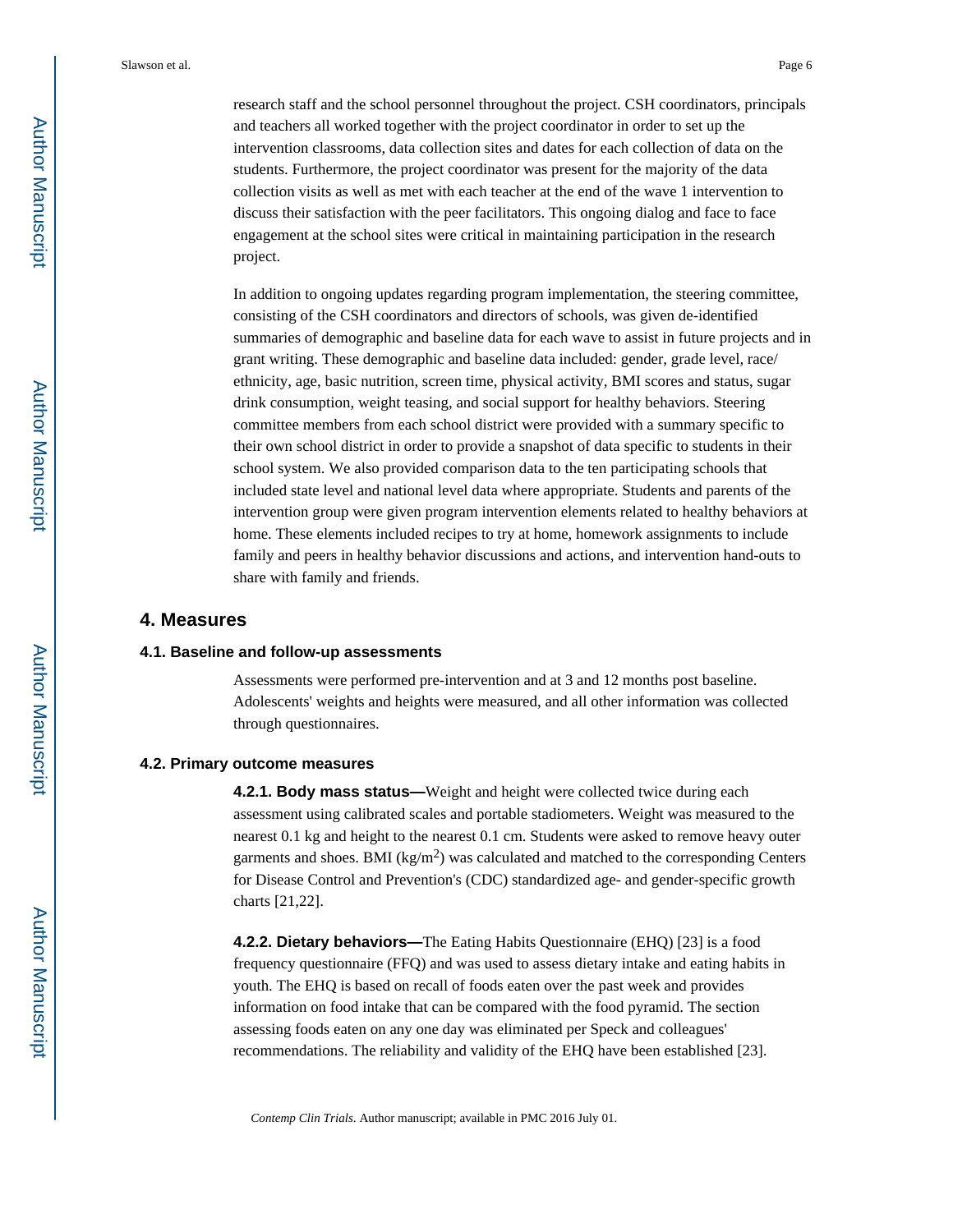Dietary behaviors were further assessed using nine questions from the National Youth Risk Behavior Survey (YRBS). Participants were asked to recall fruit and vegetable intake, soda consumption, and milk consumption over the past 7 days (options ranged from 0 times in past seven days to 4 or more times per day). Participants were also asked how often they eat breakfast (0 days to 7 days) [24].

**4.2.3. Physical activity and sedentary behaviors—**The Adolescent Physical Activity Recall Questionnaire (APAR-Q) was used to measure self-reported participation in organized and informal PA during a typical week separately for the fall and spring semester. The APAR-Q has demonstrated good reliability and validity in Australian adolescents [25]. The APAR-Q was adapted in the present study for an American audience using an approach similar to Li et al. [26] and Trang et al. [27]. In the present study, context-specific activities such as hiking and baseball were added and activities such as korf ball and cricket were deleted.

The Adolescent Sedentary Activity Questionnaire (ASAQ) was used to assess self-reported sedentary behaviors in youth for each day during a typical school week and a typical weekend. The ASAQ is a valid and reliable measure of sedentary behaviors in youth [28].

We further assessed PA and sedentary behaviors using six YRBS questions. These questions asked students to recall the number of times that they participated in at least 60 min of moderate PA including strengthening and toning muscles (options ranged from 0 days to 7 days). Time spent watching television or playing video games, participation on sports teams, and frequency of physical education classes at school was also assessed [24].

#### **4.3. Secondary outcome measures**

**4.3.1. Attitudes and beliefs on weight control—**The Dieting Beliefs Scale (DBS) is a 16-item validated self-report measure that was used to assess perceptions about personal control and the role of genetics, environment, and social support in determining one's weight  $(1 = \text{very descriptive of my beliefs}, 6 = \text{not at all descriptive of my beliefs})$  [29,30].

**4.3.2. Perceived behavior control/self-efficacy—**Personal competence and general self-efficacy were assessed using a modified version of the General Self-Efficacy Scale (GSE) and Proactive Attitude Scale (no/maybe/yes) [31,32]. The reliability and validity of the original measure have been well-established [33–35].

**4.3.3. Perceived behavioral control for healthy eating—**Perceived behavioral control for healthy eating was measured using a 4-item Likert-type scale  $(1 =$  definitely yes,  $5 =$  definitely no) that has been validated previously in a study among Appalachian adolescents [36].

**4.3.4. Attitude towards healthy eating—**Attitude towards healthy eating was assessed using 6 semantic differential anchors (e.g., useful–useless, and harmful–beneficial) along a 6-item scale. The measure has demonstrated good internal validity and reliability in prior research [36].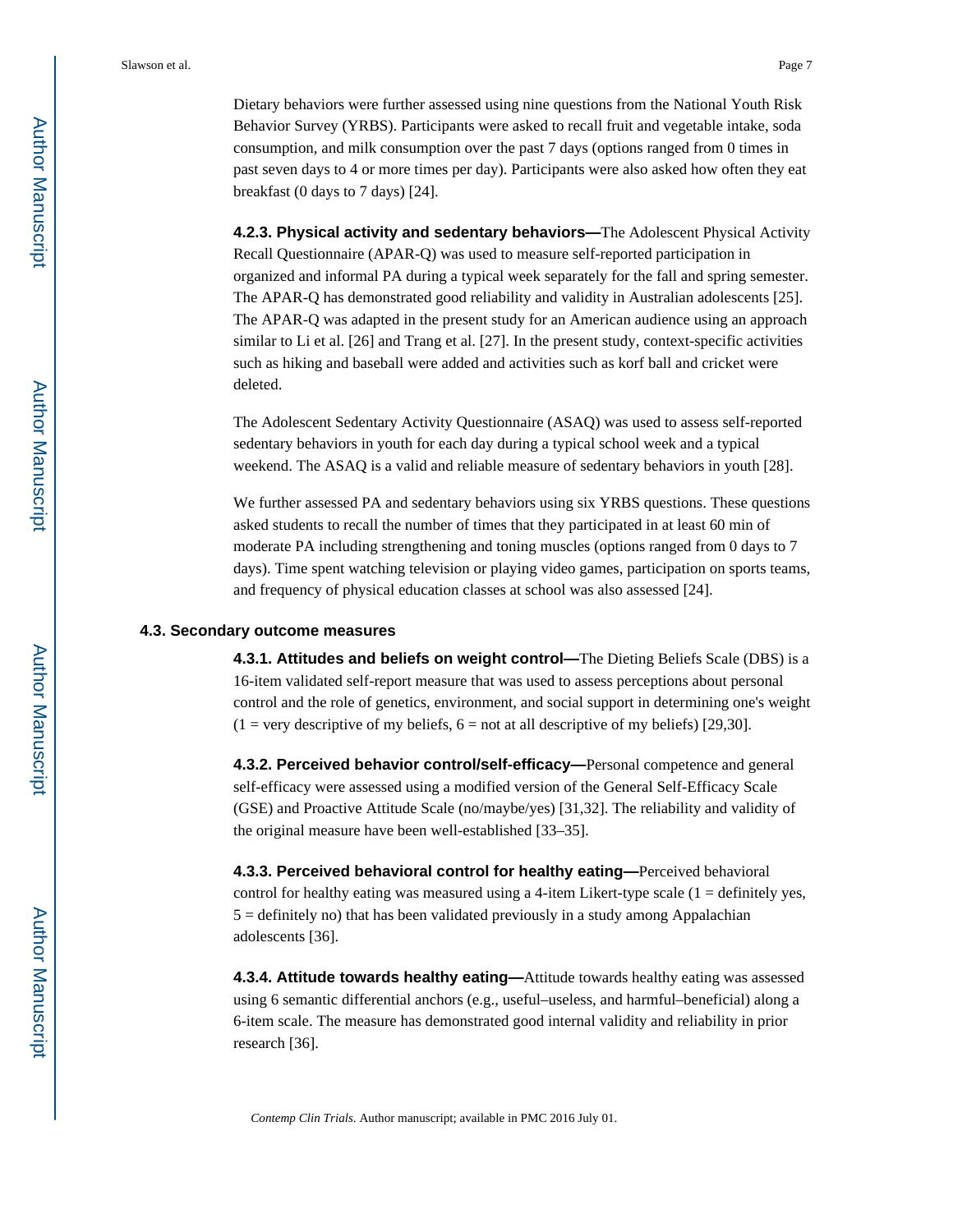**4.3.6. Perceived behavioral control for physical activity—**Perceived behavioral control for physical activity was measured using a 4-item Likert-type scale  $(1 =$  definitely yes, 5 = definitely no) that has been validated previously in a study among Appalachian adolescents [37].

**4.3.7. Attitude towards physical activity—**Attitude towards physical activity was measured using 6 semantic differential anchors (e.g., useful–useless, harmful– beneficial) along a 6-item scale [37].

**4.3.8. Perceived group norms of physical activity—**The Index of Physical Activity of Significant Others is a 4-item Likert-type scale that was used to assess adolescents' beliefs about the PA of referents  $(1 =$  definitely yes,  $5 =$  definitely no). The measure demonstrated good validity and reliability in prior research among Appalachian adolescents [37].

**4.3.9. Social support—**Social support was assessed using two measures. The 8-item Index of Social Support for Healthy Eating (ISSHE) assesses perceptions of social support [38–40]. All items use a 4-point scale  $(1 =$  strongly disagree,  $4 =$  strongly agree). The ISSHE has demonstrated acceptable psychometric properties among Appalachian adolescents (Cronbach's  $\alpha = 0.695$ ) [36,37]. The Social Support for Physical Activity measure has 7 items, comprised of two subscales (family support and peer support). All items use a 5-point scale ( $1 = never$ ,  $5 = every day$ ). The measure has been validated previously among adolescent females [41].

**4.3.10. Teasing about weight and weight perception—**Perceptions of teasing were assessed by 2 items: "Were you teased or made fun of by your peers during the past two weeks because of your weight?" and "Did you witness someone being teased or made fun of by your peers over the past two weeks because of his/her weight?" The response categories range from 'never' to 'almost everyday.' Weight perception was assessed by one question from the YRBS: How do you describe your body weight? ( $1 = \text{very}$  underweight,  $5 = \text{very}$ ) overweight) [24].

**4.3.11. Self-reported height and weight concern—**Self-reported height and weight were assessed by asking students how much they weigh and how tall they are. Weight concern was assessed by one question from the YRBS: "Which of the following are you trying to do about your weight?"  $(1 = \text{lose weight}, 4 = \text{I} \text{ am not trying to do anything about})$ my weight) [24].

**4.3.12. Unhealthy dieting—**Problem dieting behaviors were assessed with three YRBS questions using a yes/no format – During the past 30 days, did you: 1) go without eating for 24 h or more (also called fasting) to lose weight or to keep from gaining weight; 2) take any diet pills, powders, or liquids without a doctor's advice to lose weight or to keep from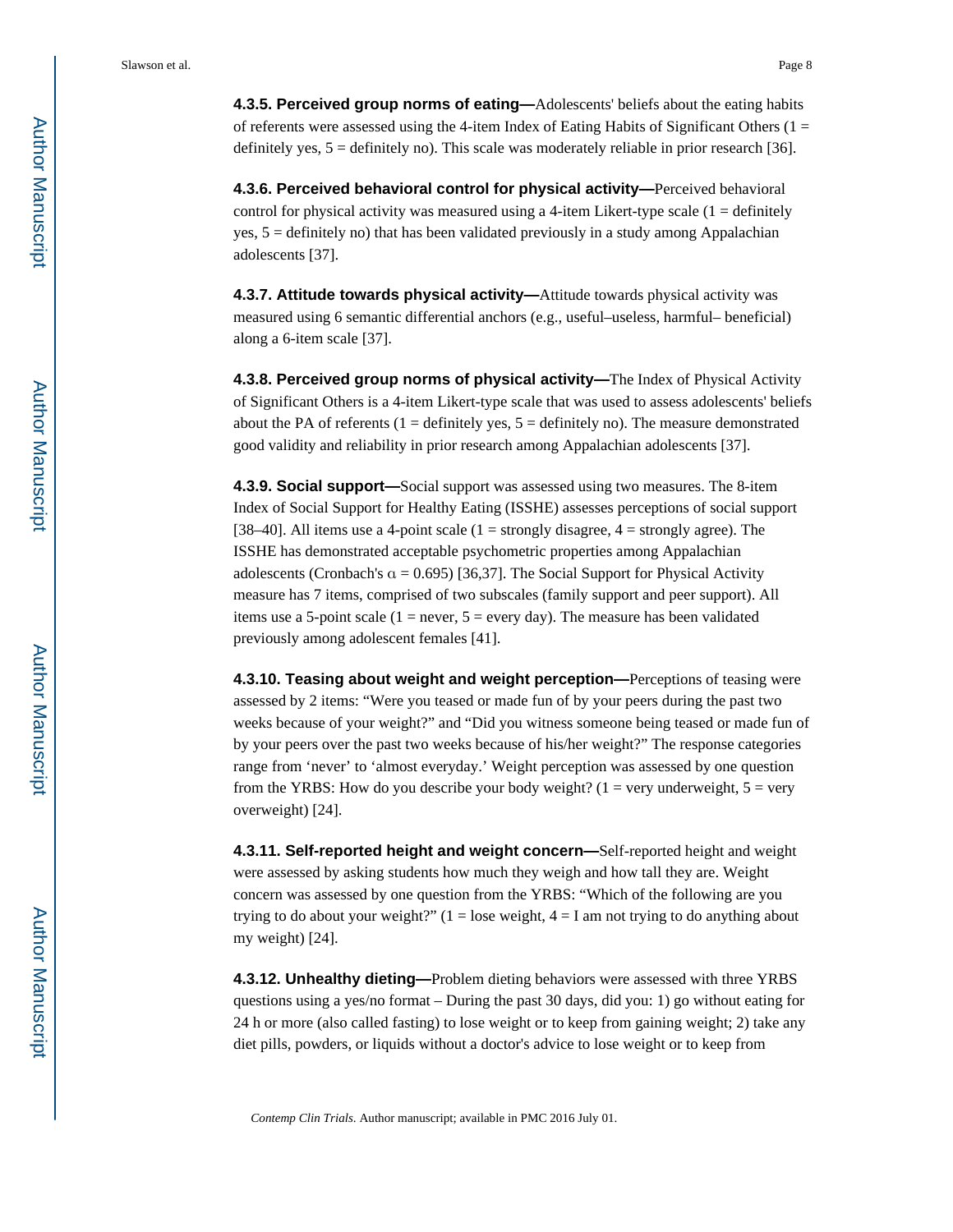gaining weight; and 3) vomit or take laxatives to lose weight or to keep from gaining weight. These questions have demonstrated moderate to strong test–retest reliability [24].

**4.3.13. Health-related quality of life—**The 23-item Pediatric Quality of Life Inventory 4.0 (PedsQL) is a self-report measure used to assess HRQoL. The Teen Report for Ages 13– 18 was used in the current study. The assessment yields three summary scores (total, physical, psychosocial) and three subscale scores (emotional, social, and school functioning). Study participants were asked to respond to each item using a 5-point Likerttype scale ranging from 'never' to 'almost always'. Higher scores indicate greater HRQoL. The reliability and validity of the PedsQL generic core scales have been established in prior studies [42].

The 18-item Pediatric Quality of Life Multidimensional Fatigue Scale is a self-report measure designed to measure fatigue in pediatric patients and comprises the General Fatigue Scale (6 items), Sleep/Rest Fatigue Scale (6 items), and Cognitive Fatigue Scale (6 items), as well as a total score. The Teen Report for Ages 13–18 was used in the current study. Study participants responded to each item using a 5-point Likert-type scale ranging from 'never' to 'almost always'. Higher scores indicate greater HRQoL Measurement properties have been demonstrated for use with obese pediatric patient populations [43].

**4.3.14. Dental health and hygiene—**Students were asked 5 questions regarding their dental health and hygiene. Four questions were adapted from the National Health and Nutrition Examination Survey (NHANES), including: "How would you describe the condition of your teeth?", options ranging from 'excellent' to 'poor'; and "How often during the past year have you had difficulty doing your usual job(s) or attending school because of problems with your teeth or mouth?", options ranging from 'very often' to 'never' [44]. The 2 additional NHANES questions are related to perceived need for dental treatment [45]. The question, "Do you feel that you are in current need of dental treatment?" was followed by the item, "If yes, what kind of dental treatment do you feel you need?" Multiple options were provided for response to this item, including an open-ended option to allow depiction of treatment not listed. One question, "Has a dentist ever told you that you have a cavity or tooth decay?" was taken from the National Oral Health Surveillance Survey [46].

#### **4.4. Covariates**

**4.4.1. Covariates—**Student-level demographics (e.g., sex, age, race, family household income and level of education, grade in school, and self-reported grades) and general school characteristics were collected.

#### **4.5. Program effectiveness measures**

**4.5.1. Level of program involvement—**Adolescents' level of program involvement was determined by calculating the number of homework activities completed by each student as well as by calculating their absentee rates for the 8 peer-led *Lifetime Wellness* classes.

**4.5.2. Peer facilitators' performance—**We employed a number of methods to assess peer facilitators' performance. Facilitator' competency was evaluated during the time of the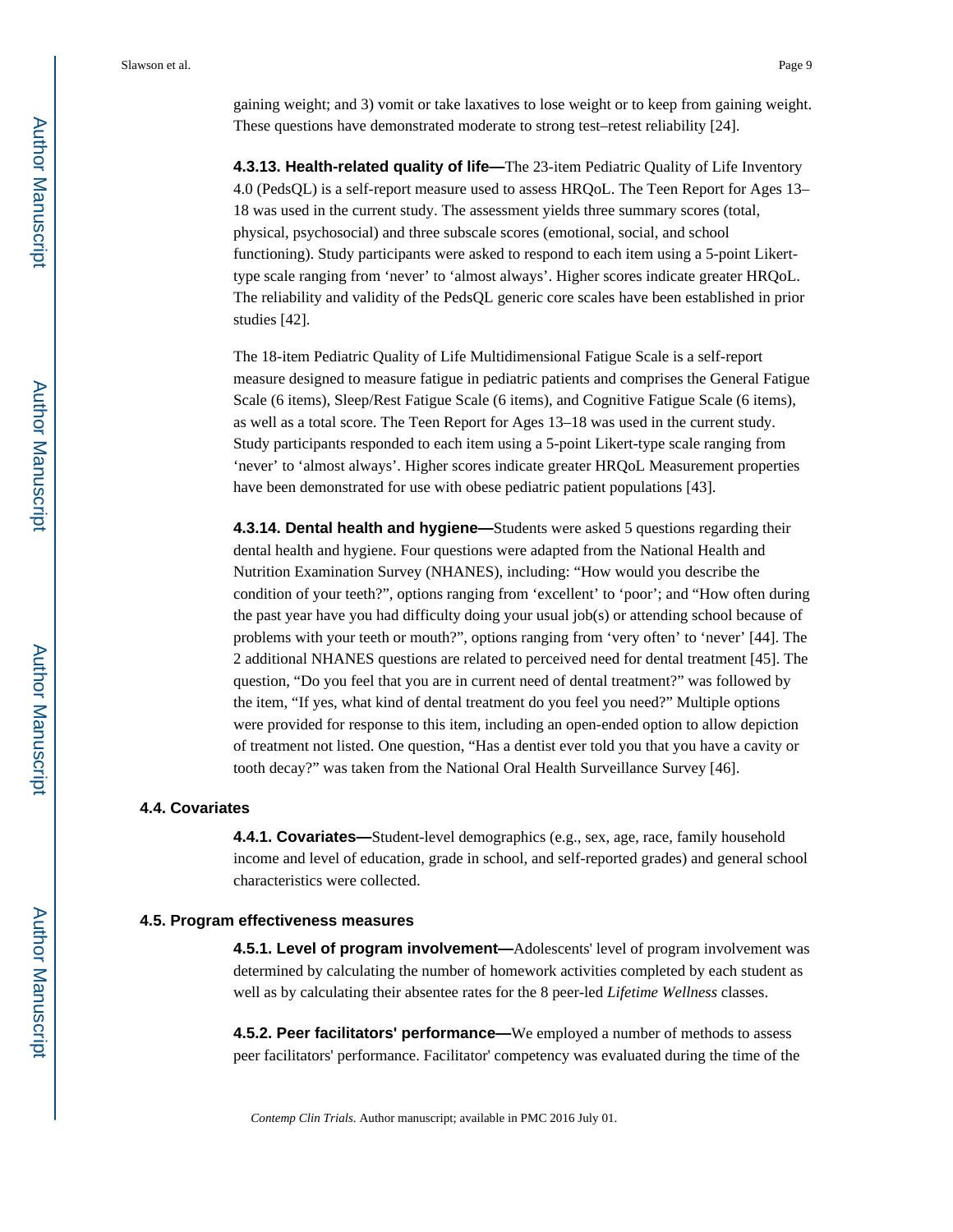health educator training, post-training, and post-intervention. Facilitators completed questionnaires assessing their skills, knowledge and competencies in a broad range of categories as well as program satisfaction. In addition, at the end of the 8-week intervention, adolescents and *Lifetime Wellness* teachers evaluated the facilitators' performance using the Peer Instructor/Facilitator Effectiveness Inventory.

## **5. Intervention**

### **5.1. Program development**

The Team Up for Healthy Living intervention was developed by a multidisciplinary team based on review of the literature and individual areas of expertise as well as efforts to develop a novel approach to obesity prevention with adolescents. ETSU faculty drafted the curriculum, which was then reviewed and critiqued by school principals and wellness teachers in local high schools. The main components of the intervention were piloted in a high school setting in order to ensure feasibility and acceptability [47]. ETSU faculty further developed the curriculum and activities based on the National Health Education Standards to adhere to course requirements. In addition, the first three weeks of the revised curriculum were pilot tested with high school students ( $N = 10$ ) and *Lifetime Wellness* teachers ( $N = 2$ ) as a component of focus groups at a local high school not participating in the Team Up project. Feedback was provided by students and teachers on activities, use of peer facilitators, and overall program effectiveness. An additional focus group involving six *Lifetime Wellness* teachers offered additional insights into program acceptability. The combination of these efforts resulted in a modified and refined 8-week curriculum. A summary of the curriculum may be found in Table 1.

#### **5.2. Program content**

The cross-age peer-led health facilitator concept and the TPB theoretical framework [48] were integral to this intervention. TPB postulates that human behavior is primarily driven by three major constructs: attitude, subjective norms, and perceived behavior control (PBC) [48,49]. More recently, additional variables including social support have been included to extend TPB as predictors of intention and behavior [50–52]. We hypothesized that influencing the components of the TPB will lead to healthier body weight among adolescents. See the theoretical framework in Fig. 3. This framework describes the interrelationship of the constructs in TPB and their proposed relationship with outcomes, denoting possible mediators in the model. The assumptions underlying this approach are that college students are respected as role models among high school teens and can therefore provide teens with knowledge, resources, and skills to adopt a healthier lifestyle. There has been demonstrated support for the effectiveness of cross-age peer interactions and their impact on mentees' school connectedness and self-esteem [47]. Team Up for Healthy Living focused on youth's intentions and behavior through impacting the three main constructs of TPB: attitude, subjective norms, and PBC [48,49], as well as by influencing social support [50–52].

**5.2.1. The Team Up for Healthy Living curriculum—**The eight 40-minute sessions each included a lesson overview, lesson objectives, lesson activities, materials needed,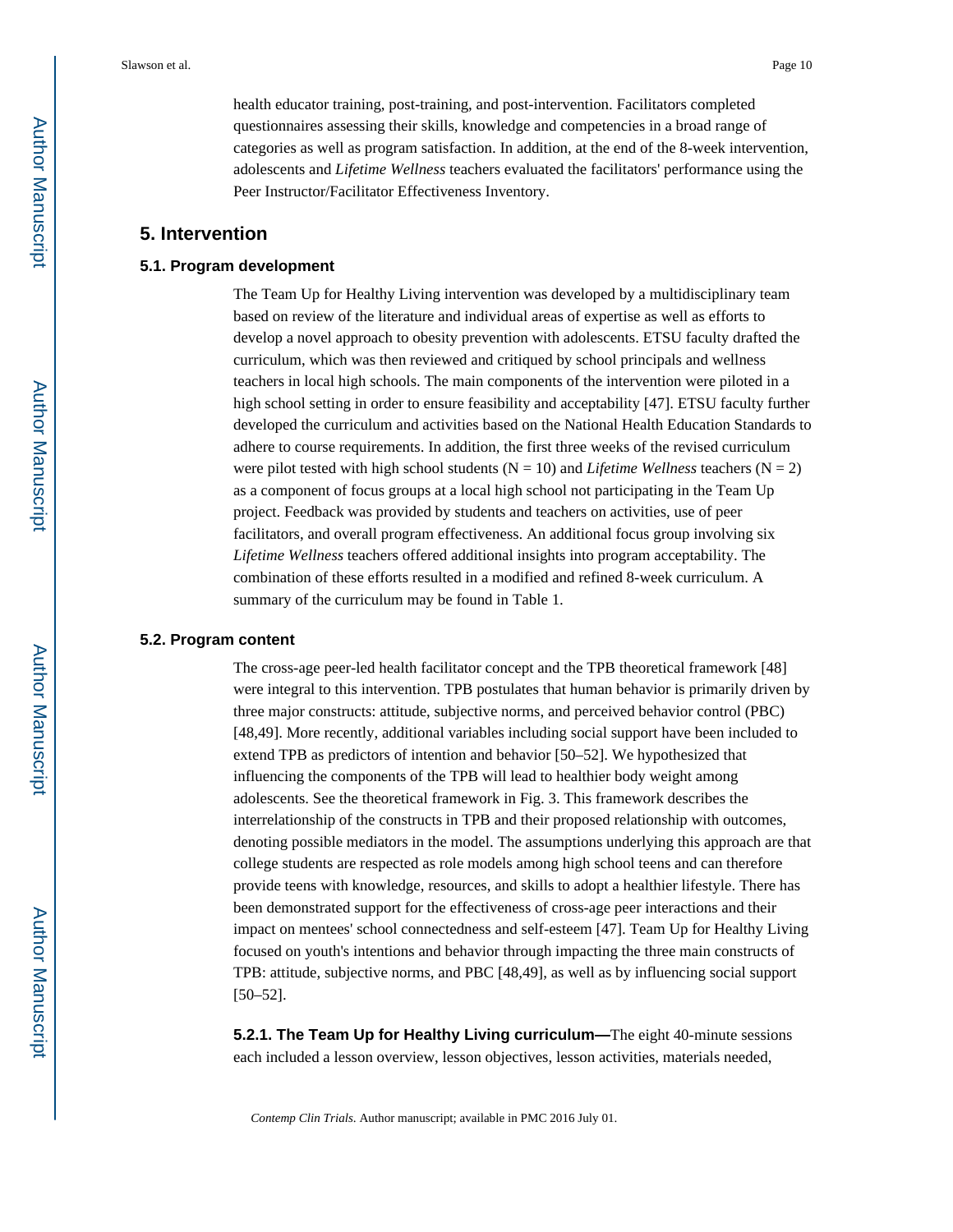facilitators preparation, and lesson activities: guidance for facilitators sections (Table 1). The elements of the curriculum were designed to address key aspects of TPB as interpreted through the theoretical framework in Fig. 3. The primary outcome of body mass status and secondary outcomes of dietary, PA, and sedentary behaviors would be impacted via curricular components that directly address healthy eating and PA. These outcomes would also be impacted through curricular elements addressing attitudes, social norms, social support, and elements of PBC. The curriculum included weekly challenges to foster teamwork and critical thinking. Each *Lifetime Wellness* class was divided into small teams of four to six students. In-class team activities were conducted to promote collaboration. Specific activities, shown in Table 2, were conducted in class or assigned to be completed at home. Incentives (e.g., water bottles, and Frisbees) were given to the team based on a variety of performance variables. The peer facilitators assumed a mentoring role during team activities with students on each individual team. They provided feedback regarding performance of the activity, served as role models, and provided feedback and guidance to enhance students' self-esteem and self-efficacy.

Two peer facilitators were assigned to each *Lifetime Wellness* class at each partnering intervention school to deliver the 8-week curriculum. The *Lifetime Wellness* teachers at the five schools assigned to intervention were present during the intervention sessions, helping with classroom management, and providing assessments of perceived peer facilitator effectiveness at the conclusion of the 8 week program. The project coordinator assisted with coordinating schedules and facilitating communication between peer facilitators and *Lifetime Wellness* teachers. Non-participating students were allowed to observe and take part in all curriculum activities, with no penalty for non-participation.

#### **5.3. Peer facilitator training**

The multidisciplinary research team participated in training the peer facilitators in the topics of their expertise. Training of peer facilitators took place over a fourteen-week span for wave one, and was condensed to seven weeks for peer facilitators in wave 2. This training included a series of didactics on topics including rationale of the study, protection of human subject procedures, topics as related to the curriculum, peer role modeling, and empowering youth, among other topics. The book by R. D. Myrick and T. Erney, titled *Youth Helping Youth: a Handbook for Training Peer Facilitators*, was used to guide training [53]. Quizzes were also used to assess each peer's level of knowledge on major topics. In addition to the lectures, training included practical role playing. Each peer facilitator practiced through rehearsal and role play of different aspects/activities of each group session. The practice sessions occurred before a panel of investigator-trainers who provided constructive feedback. Additionally, peer facilitators reviewed the video recordings and self-critiqued their performance in an effort to determine strengths and areas for improvement. Peer facilitators were judged to have completed training when their quiz scores and role playing satisfied the panel. Peer trainees read *Caring and Sharing: Becoming a Peer Facilitator*  [54], an accompanying text to Youth Helping Youth. Furthermore, students were asked to complete readings related to a topic for the week. A description of a typical week of peer facilitator training is outlined in Table 3.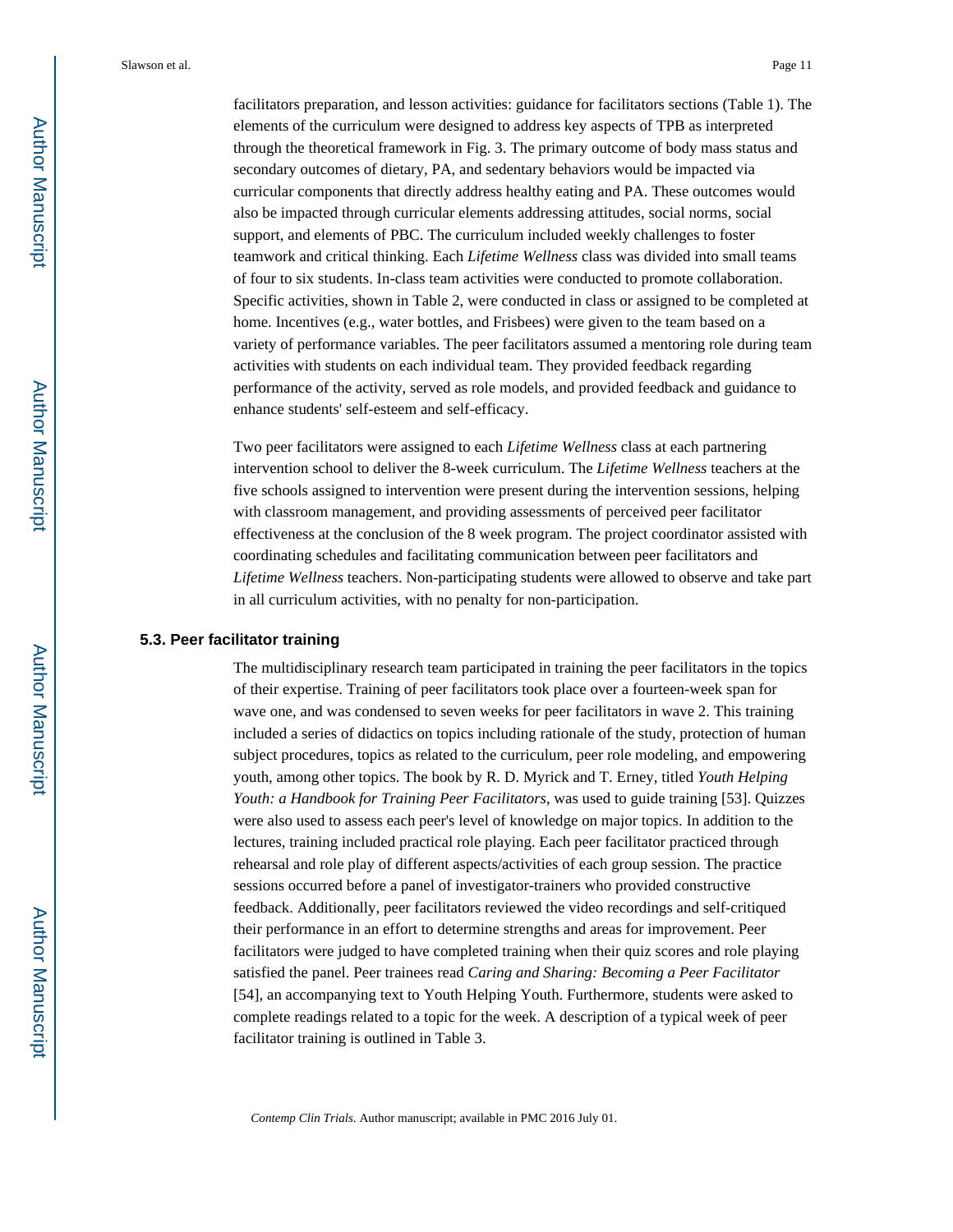#### **5.4. Intervention fidelity**

In an effort to promote treatment fidelity, peer facilitators completed a Peer Facilitator Self Evaluation Form following completion of each group session delivered throughout the course of the intervention. These forms assessed whether all content and activities were completed, perceptions of performance including strengths and weaknesses, and other factors related to the delivery of the information and skills of the peer facilitator. These forms were reviewed and discussed at weekly debriefing sessions with the peer facilitators and research team. In addition, it was at these weekly debriefing sessions where peer facilitators were encouraged to discuss any potential barriers to implementation of the curriculum. Multiple members of the investigative team were at these debriefing sessions, and they encouraged discussion around identifying barriers and arriving at solutions to any concerns identified. Furthermore, a research team member observed each peer facilitator in the school setting and provided constructive feedback to further support adherence to the curriculum and treatment integrity.

In an effort to assess treatment fidelity, every group session was audio recorded by the peer facilitators, with the understanding that a random sample of one out of every five (20%) of each week's recordings would be assessed for completeness of intervention delivery. A coding sheet was developed and doctoral level research assistants supervised by members of the investigative team randomly selected and coded 20% of the group sessions for each week. A Co-I assisted in making final decisions when there were discrepancies in coding. Specifically, this effort resulted in a representation of the number of activities completed, time taken to complete the activities, comments related to presentation and student engagement, and overall ratings of presentation, engagement, and time allotted for each activity. This information was used to indicate whether all the components were successfully delivered during each session. Additionally, regular monthly meetings were held with the project staff and regular quarterly meetings were carried out with the Team Up Steering Committee to provide ongoing support, to discuss intervention implementation and delivery, and to monitor program activities.

#### **5.5. Control condition**

Schools/students assigned to the control condition completed assessments at baseline, 3-, and 12-months post-baseline. However, no intervention was delivered to these students who received *Lifetime Wellness* class as routinely provided. These students were enrolled in the *Lifetime Wellness* course and received the standard curriculum provided by *Lifetime Wellness* teachers.

## **6. Data analysis**

#### **6.1. Statistical analysis plan**

Major descriptive analyses will be conducted on all demographic and baseline data: BMI Z score, dietary intake and PA and sedentary behaviors, as well as for secondary outcome measures. Intervention and control groups will be compared at baseline to determine the success of the randomization process. Should between-group differences denoted at baseline for any variables, those variables will be adjusted for in subsequent multivariate analyses.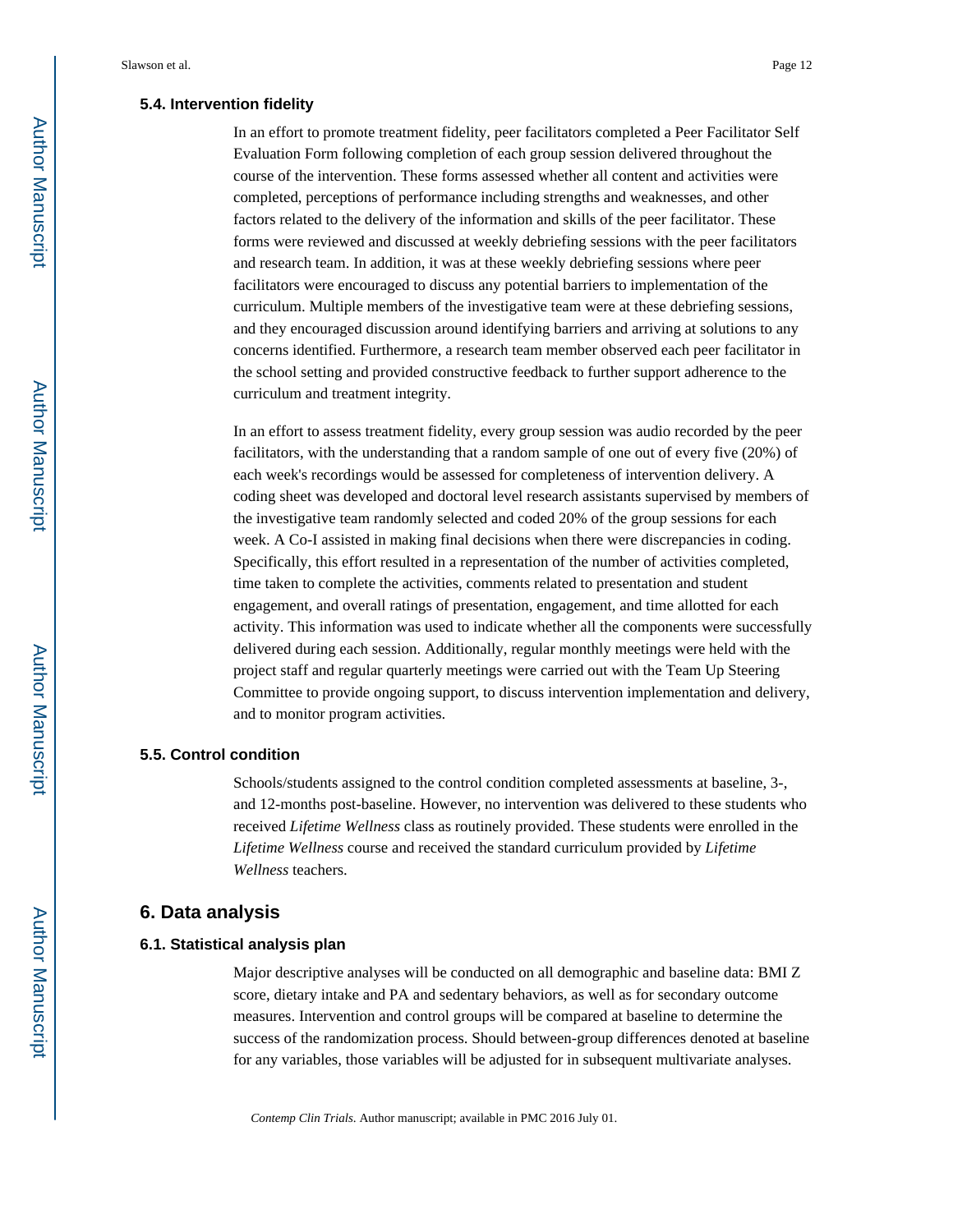Mean changes from baseline to post intervention in BMI Z score, dietary intake and PA and sedentary levels will be compared between the intervention and control groups. Since the outcome variables will be assessed at three points in time (baseline, and at 3 and 12 months post-baseline), repeated measures of outcomes within individuals in this study are correlated whereas those measurements between individuals are independent. To account for within subject correlation across multiple measurements on each individual, we will fit the generalized repeated measure models for analysis of the binary outcome (status of overweight and obesity) and the mixed effect models for analysis of the continuous outcome (BMI Z score). The Generalized Estimating Equation (GEE) method will be utilized to estimate the parameters, by which the hypothesis will be tested with group (intervention, control) as a between subjects factor (fixed effect) and time (baseline, 3 months, and 12 months) as a within subjects factor. In addition, we will include covariates such as adolescent's sex, age, race, grade in school, self-reported grades, family household income and level of education as well as general school characteristics in the analysis. If an imbalance between intervention and control groups in a baseline variable is found, the variable will also be included in the model. Statistical significance is defined as p-value < 0.05.

In order to provide a better understanding of the possible pathways for intervention effects, changes in potential mediating variables will be compared between the intervention and control groups. These mediating variables include: 1) attitudes and beliefs on weight control, 2) attitude towards healthy eating and physical activity, 3) perceived behavior control (PBC)/self-efficacy, 3) PBC for healthy eating and physical activity, 4) perceived group norms of eating and physical activity, 5) social support, 6) weight teasing and weight perception, 7) self-reported body weight, weight concern, and unhealthy dieting, and 8) HRQoL We will fit the generalized repeated measure models for analysis of binary outcomes and mixed effect models for analysis of continuous outcomes.

In addition to the analysis of the variables as potentially direct outcomes of the intervention, a causal structure/path diagram will be used (Fig. 3) to link the intervention, the potential mediating variables, eating behaviors and PA, and eventually body mass measures. We have used a causal structure to analyze the eating behavior/intention for healthy eating among adolescents [47]. With the application of Structural Equation Modeling (SEM) (Fig. 3), we will fully assess program effectiveness by examining possible mechanisms, which will significantly enhance our understanding of impacts of the peer-based intervention. In addition, we will also do analyses nested/stratified by intervention or baseline status (sex, obesity status, experience of weight teasing, etc.).

To increase power via reducing residual variance in the outcome, we will include a number of covariates in the model, including student's characteristics (e.g., sex, age, race, and grade in school) and family characteristics (e.g., income level/poverty status, level of education, and health status).

#### **6.2. Data quality**

A data management team consisting of biostatisticians, epidemiologists, and project staff is used to monitor data quality and accuracy. Data were collected using standardized paper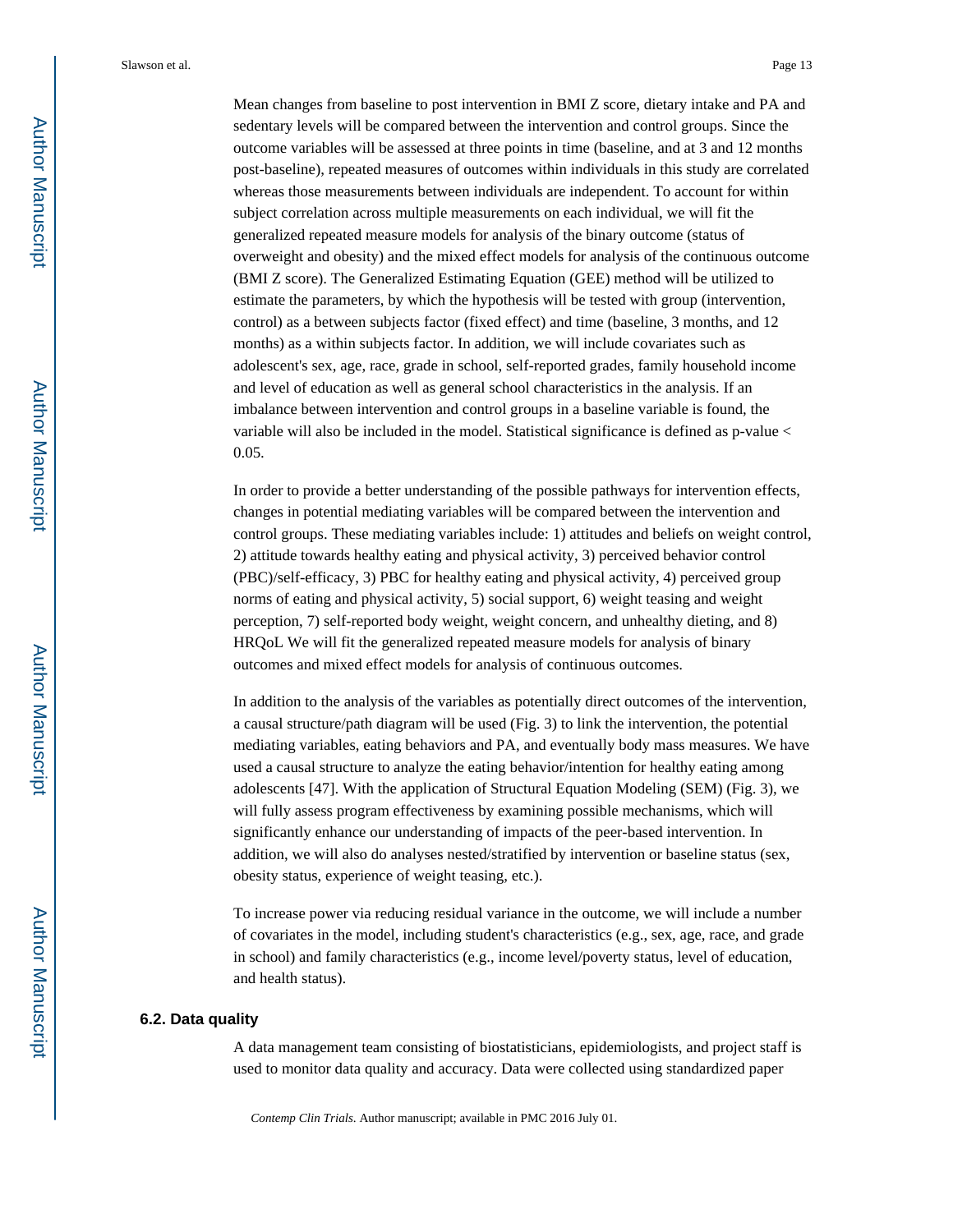forms and were entered into an SPSS database. Trained research assistants and the project coordinator reviewed forms for completeness. Data were entered independently by two research assistants, and discrepancies were corrected by the project coordinator based on source documents. The quality of the data was monitored continuously and any problems detected were discussed with the PI.

#### **6.3. Participant safety**

As a study that has been classified as research that involves minimal risk, the following plan is being used to monitor the safety of study participants.

- **1.** A baseline record of weight and general health status was created at the beginning of the study.
- **2.** During the intervention period, as a part of each group session, peer facilitators encouraged each participant to anonymously indicate if there were any concerns about information covered in the intervention. Participants were also encouraged to indicate their plans on how they would use information provided during the intervention.
- **3.** Peer facilitators were instructed to familiarize themselves with classroom policies and procedures related to classroom management and safety in order to become aware of medical or psychosocial conditions that may present among participating high school students that may require study exclusion or further action to prevent harm.
- **4.** The PI or Co-I met with the coordinator and reviewed information collected in order to identify any possible physical or psychological issues that may be of concern.
- **5.** If concerns were identified, the appropriate member of the study team (clinical and educational psychologists, pediatrician, or dietitian) contacted the project participant and initiated appropriate measures to address the concern.
- **6.** At the 3 and 12 month post baseline follow-ups where weight and height were being recorded, research staff also reviewed these data for possible problems such as excessive weight loss during the study.
- **7.** All project staff (coordinator, research associates/assistants) met on a weekly basis for ongoing training, monitoring of protocol, and problem solving. Questions regarding data collection and safety issues are promptly referred to the PI.
- **8.** Research staff and peer facilitators are trained to identify events that would fall under mandatory reporting guidelines. These include physical injury to any child caused by other than accidental means or information from a study participant that leads staff to believe a person is in imminent danger of physical harm. Peer facilitators were to report any concerns at weekly debriefing sessions – or sooner, depending on the urgency of the situation. In the case of imminent danger they were to also notify the teacher and principal immediately.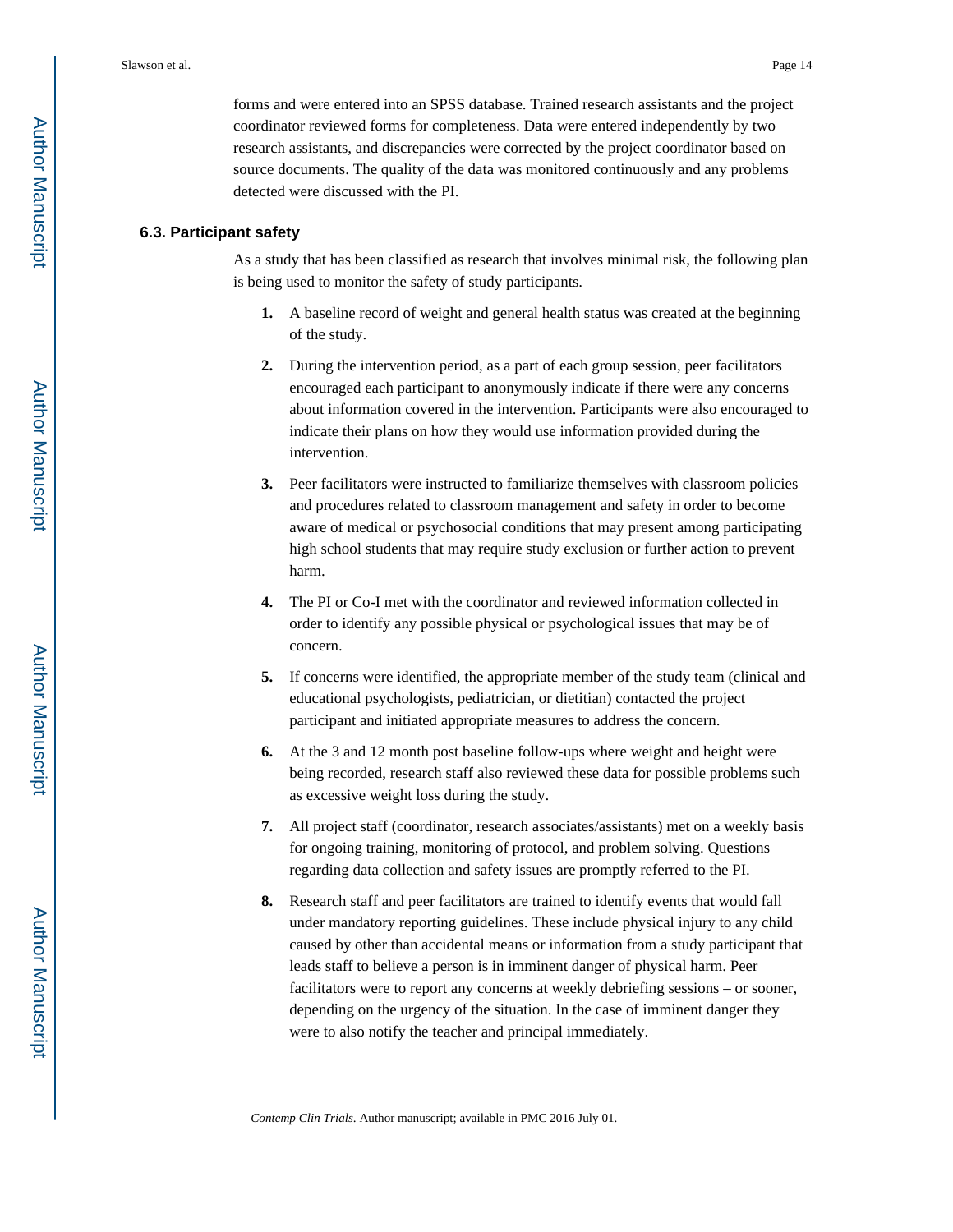**9.** The PI, Co-investigator, and other members of the investigation team meet monthly for on-going monitoring and problem-solving.

The likelihood of misrepresentation of the study's goals or strategies by study participants leading to poor eating in order to lose weight was an unlikely possibility, but was addressed in facilitator training, project materials, and the data safety monitoring plan. The potential for psychological risks to the adolescents as a result of a study-initiated focus on management of weight, e.g., the development of an eating disorder or a negative alteration of self-image, was recognized by the key study personnel. Therefore, protections were prioritized in the study design to safeguard against these risks.

The possibility of physical harm due to poor eating in an attempt to lose weight was minimized through the collaboration of the PI and registered dietitian (Dr. Slawson), pediatrician (Dr. Schetzina), and clinical psychologist (Dr. Dalton) in developing a plan that included instructions for adolescents on what constitutes healthy nutrition. In addition, follow-up visits by research staff to the schools provided ongoing communication with *Lifetime Wellness* teachers and the adolescents. Following each group session, the peer facilitator answered any questions posed by the students in the intervention. The PI and project coordinator were available by phone to parents who had questions. Should any concerns about psychological or physical well-being of children occur, Dr. Schetzina or Dr. Slawson would notify the school administration of the potential concern. Any adverse event, such as inappropriate weight loss or gain, would be reported to the PI and to the Coordinated School Health Coordinator at the relevant school district.

Pregnancy/suspected pregnancy was clearly identified as a reason for study exclusion to students and parents. A discussion about how nutrition requirements and how PA may change with pregnancy was included in the curriculum materials. Information about food insecurity and suggestions and resources for eating healthy on a limited budget were included in the curriculum. A "Food Allergies and Dietary Restrictions Form" was completed by all participants at the beginning of the study. Facilitators received training in procedures for reporting cases of suspected child abuse or neglect, including emergency procedures, consistent with state law and school policies. A list of local and online resources for nutrition, PA, and healthy living was provided to facilitators and distributed to intervention participants.

## **7. Discussion**

Team Up for Healthy Living is a cluster-randomized trial evaluating the effectiveness of a cross-peer intervention for obesity prevention among adolescents through the high school setting. Undergraduate students from a regional university were trained as peer mentors and program facilitators and lead an eight-week intervention for students in *Lifetime Wellness*  classes in high schools randomly assigned to intervention. The project will test the efficacy of the cross-age peer-led intervention and will seek to address disparate rates of obesity among youth in the Southern Appalachian region [6]. The intervention is based on the tenets of the TPB [48] and focuses on improving weight status, and dietary, PA, and sedentary behaviors by impacting peer norms towards healthy eating and PA and sedentary habits. The intervention also targets youth's behavioral intentions to engage in healthy eating and PA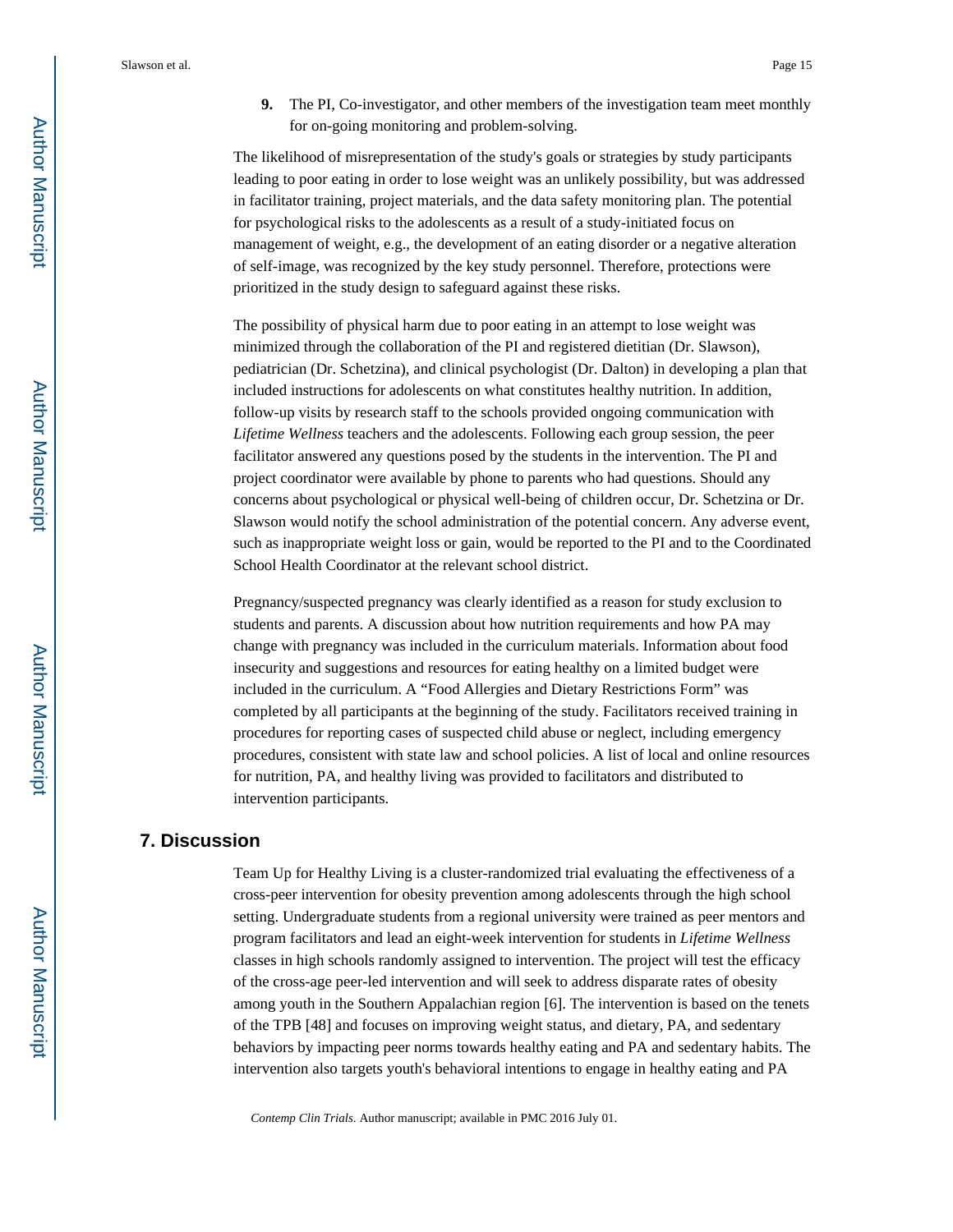through addressing attitudes towards healthy eating, physical activity, and weight control, subjective norms for these behaviors, and PBC to influence dietary and PA behaviors. Selfefficacy, social support, weight teasing and weight perceptions including self-reported body weight and weight concerns, and HRQoL are also key elements of the intervention. Sessions provided opportunities for participants to practice skills in effective communication, goal setting, leadership and team building. By incorporating small group work and team challenges, participants are able to actively engage in positive behaviors related to nutrition and PA awareness and to build supportive peer relationships around these behaviors.

Programs to promote healthy body weight during adolescence are particularly critical, since the transition period from childhood to adolescence is a high-risk period for declining PA [55], and excess body weight at this time of life is predictive of obesity [56] and premature mortality in adulthood [3]. Adolescence is a period characterized by peer pressure and conformity to peer group norms [57], and a peer-based approach is a promising strategy for modifying adolescents' behaviors. Peer education and cross-age mentoring have become increasingly popular methods of health promotion among adolescents [58–69]. Although used extensively in other areas [58,59,61,63–65,68], peer-based approaches have rarely been applied in studies to change dietary behaviors and PA behaviors among adolescents. A number of studies suggest that, after controlling for various s family and individual factors, weight-related attitudes and behaviors among friends may predict body image, dieting onset, chronic dieting, unhealthy weight control behaviors (UWCBs), and eating disorder symptoms [69–75]. Social norms could be one mechanism through which peer influence may operate on adolescent dieting [76] and binge eating [77]. As adolescents tend to seek approval from peers, it is presumed that food acceptability and selection are determined by peer influence and group conformity [78–80]. For example, a study in the Netherlands found that best friends were associated with 19% of food choices, most being snack foods [78]. Results from qualitative focus group research have been inconsistent in determining the effects of peer influence on eating behaviors in adolescents [80–82]. Inconsistent results in empirical studies may be due to adolescents' desire for independence, and they may not recognize the outside influence from peers [78]. Peer influences have also been shown to play a major role in impacting adolescents' participation in PA [13–15,48,49,83,84]. Peerled initiatives can directly affect the social environment, provide positive role models, and help change social norms. A metaanalysis of adolescent drug prevention programs revealed peer-led programs were more effective than other models [69]. However, few studies have used a peer-led education model to change dietary behaviors and PA behaviors among adolescents [85,86]. Team Up for Healthy Living seeks to test the efficacy of this model for healthy body weight promotion, and through structural modeling will ascertain the mechanisms inherent in the interrelationships of program participation to primary and secondary outcomes.

Community engagement is central to the management and oversight of Team Up for Healthy Living. Principles of CBPR [87] undergirded the development of the intervention, and were essential to the implementation plans for the project. Based on the history of partnership building that has defined the role of ETSU in the region [16,17], this form of project management better ensures that community members share ownership of the program and are actively engaged in ensuring optimal implementation of the intervention and data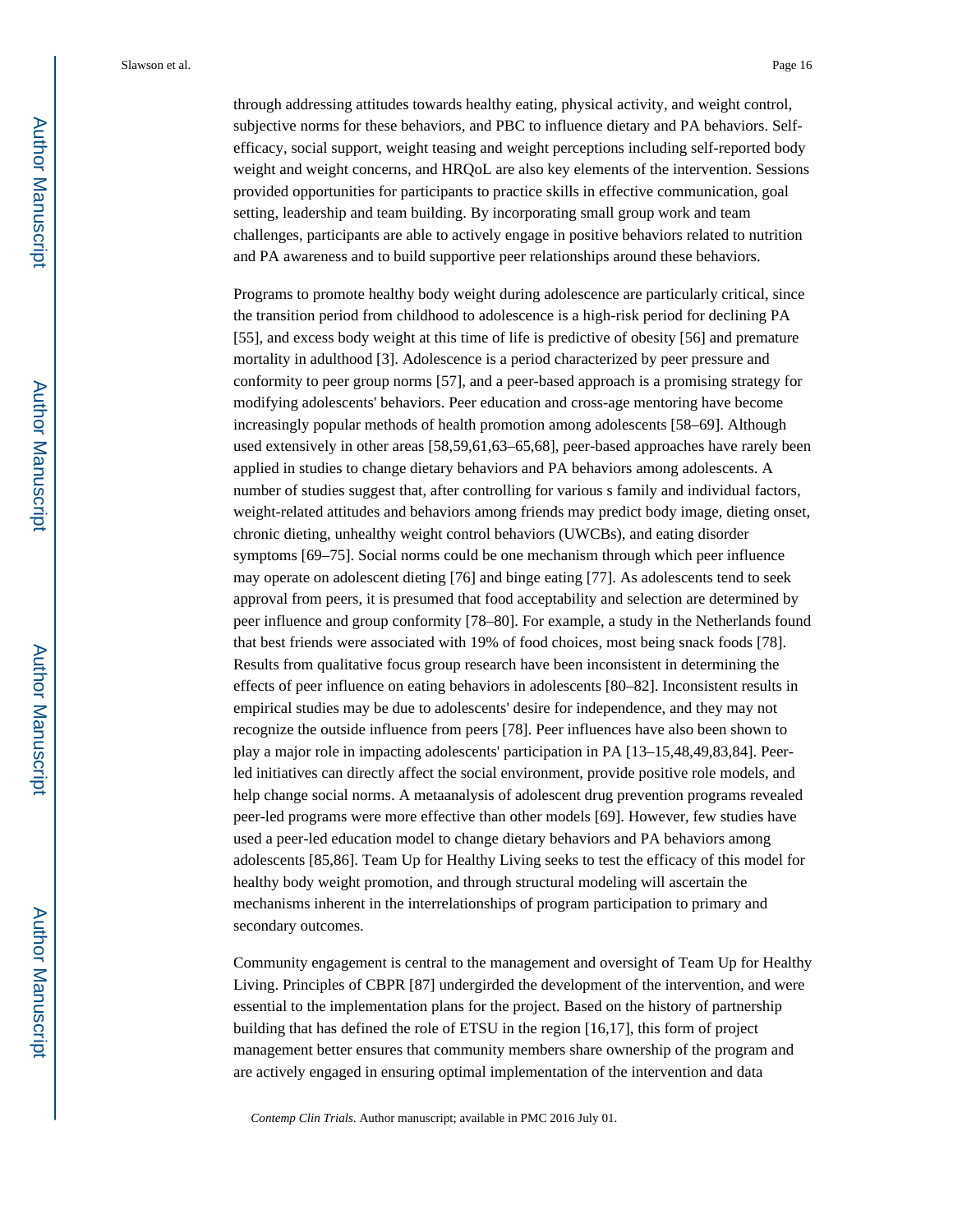collection processes. The Team Up Steering Committee involves school district personnel and faculty from participating schools in planning and implementation of the project.

While there are several strengths related to the design of this study and its implementation fidelity elements, there are some limitations that should be considered. As the focus of this project is on rural Appalachian youth, its utility in urban settings has not been tested. Further, as this program has been designed for use in the high school setting, its applicability for younger audiences would need to be assessed. Ongoing research efforts may benefit from a longer-term follow-up as well as engagement of school-based and parent-focused elements. Such additions would further illuminate critical elements in solving the complex problem that is pediatric obesity.

In summary, Team Up for Healthy Living offers an innovative approach to adolescent obesity prevention, grounded in theory and built on CPBR principles. Maximizing community and academic partnership efforts to address this major public health problem offers a promising and potentially sustainable approach. The cross-age peer-led curriculum that forms the central element of the Team Up for Healthy Living project is designed to establish an atmosphere of acceptance of others, group trust and cohesion, supportive peer relationships, peer leadership, and the promotion of healthy behavioral choices regarding eating and PA. A cluster-randomized trial design is being used to assess the effectiveness of the program for adolescent obesity prevention, and through structural modeling, we will explore the mechanisms underlying program outcomes. Findings may have applicability for other settings outside Appalachia with populations exhibiting disparate rates of adolescent overweight, and will inform intervention development in school-based settings.

## **Acknowledgments**

The project described was supported by Grant Number R01MD006200 from the National Institute on Minority Health and Health Disparities. The content is solely the responsibility of the authors and does not necessarily represent the official views of the National Institute on Minority Health and Health Disparities or the National Institutes of Health.

## **References**

- 1. Bray GA. Obesity in America. 1979 NIH, Publication No.79–359.
- 2. Ogden CL, Carroll MD, Kit BK, Flegal KM. Prevalence of childhood and adult obesity in the United States, 2011–2012. JAMA. 2014; 311:806–14. [PubMed: 24570244]
- 3. Reilly JJ, Kelly J. Long-term impact of overweight and obesity in childhood and adolescence on morbidity and premature mortality in adulthood: systematic review. Int J Obes. 2011; 35:891–8.
- 4. Hunter SM, Bao W, Berenson GS. Understanding the development of behavior risk factors for cardiovascular disease in youth: the Bogalusa Heart Study. Am J Med Sci. 1995; 310:S114–8. [PubMed: 7503113]
- 5. Guo SS, Wu W, Cameron W, Roche AF. Predicting overweight and obesity in adulthood from body mass index values in childhood and adolescence. Am J Clin Nutr. 2002; 76:653–8. [PubMed: 12198014]
- 6. U.S. Department of Health and Human Services, Health Resources and Service Administration. The national survey of children's health. Overweight and physical activity among children: a portrait of states and the nation. Matern Child Health. 2005
- 7. Halverson JA. An analysis of disparities in health status and access to health care in the Appalachian region. 2004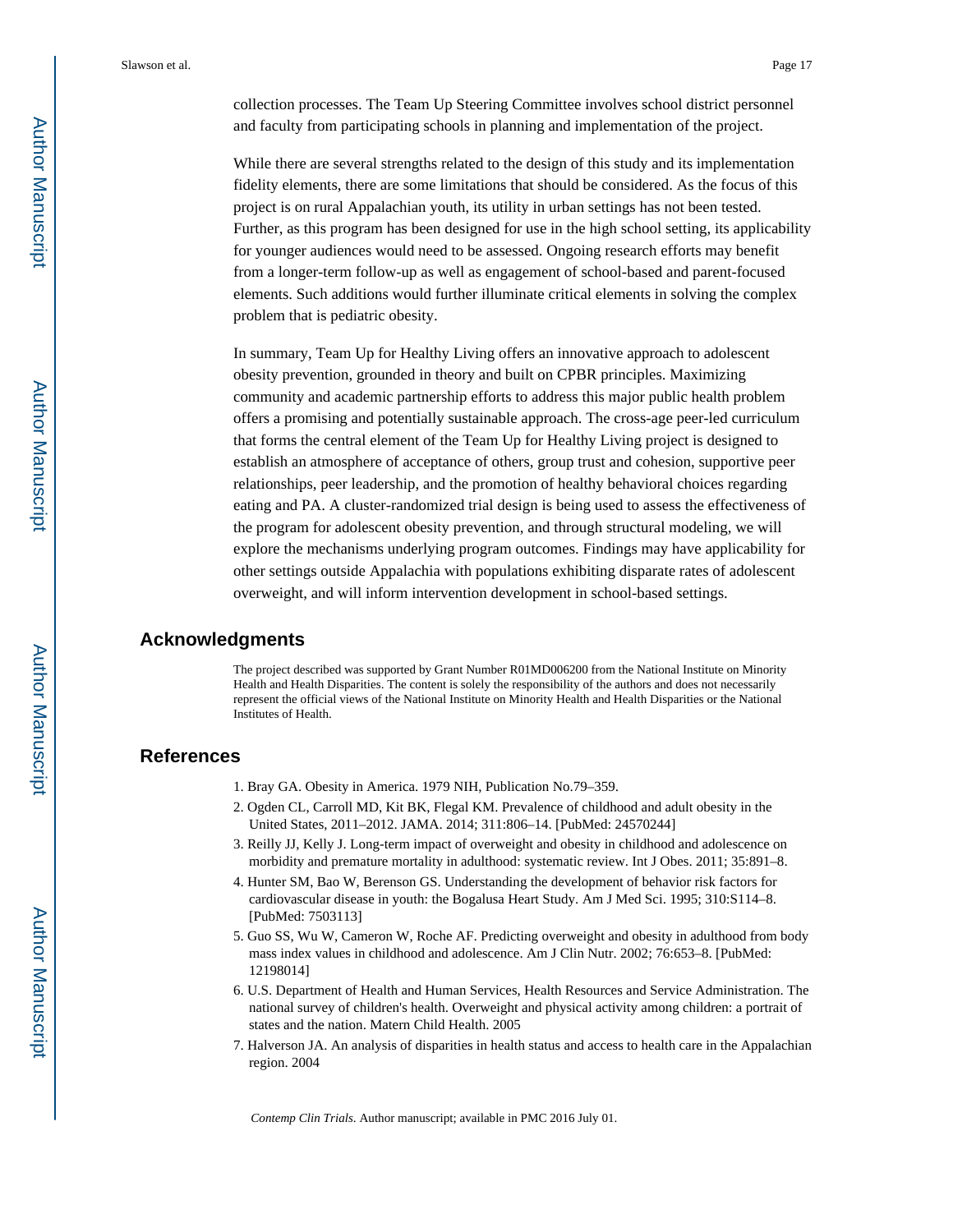- 8. Appalachian Regional Commission.
- 9. Centers for Disease Control and Prevention. Coronary heart disease mortality trends among whites and blacks: Appalachia and United States. Morb Mortal Wkly Rep. Nov 27.1998 47:1005-8–1015.
- 10. Centers for Disease Control and Prevention. Cancer death rates Appalachia, 1994–1998. Morb Mortal Wkly Rep. 2002; 51:527–9.
- 11. Waters E, de Silva-Sanigorski A, Hall BJ, et al. Interventions for preventing obesity in children. Cochrane Database Syst Rev. 2011; 12:CD001871. doi:CD001871. [PubMed: 22161367]
- 12. Hamilton SF, Hamilton MA. Building mentoring relationships. New Dir Youth Dev. 2010; 2010:141–4. [PubMed: 20665836]
- 13. Courneya KS, McAuley E. Reliability and discriminate validity of subjective norm, social support, and cohesion in an exercise setting. J Sport Exerc Psychol. 1995; 17:325–37.
- 14. Hagger MS, Chatzisarantis N, Biddle S. The influence of self-efficacy and past behavior on the physical activity intentions of young people. J Sports Sci. 2001; 19:722–5.
- 15. Hausenblas H, Carron A, Mack D. Application of the theories of reasoned action and planned behavior to exercise behavior: a meta-analysis. J Sport Exerc Psychol. 1997; 19:36–51.
- 16. Brown DE, Behringer B, Smith PL, et al. Graduate health professions education: an interdisciplinary university–community partnership model. Educ Health. 2003; 16:176–88.
- 17. Goodrow B, Olive KE, Behringer B, et al. The community partnerships experience: a report of institutional transition at East Tennessee State University. Acad Med. 2001; 76:134–41. [PubMed: 11158831]
- 18. Israel B, Schulz A, Parker E, Becker A. Review fo community-based research: assessing partnership approaches to improve public health. Annu Rev Public Health. 1998; 19:173–202. [PubMed: 9611617]
- 19. Seifer, SD.; Shore, N.; Holmes, SL. Developing and sustaining community–university partnerships for health research: infrastructure requirements. Seattle WA: Community–Campus Partnerships for Health; 2003.
- 20. Southerland J, Behringer B, Slawson DL. Using the give–get grid to understand potential expectations of engagement in a community–academic partnership. Health Promot Pract. 2013
- 21. Kuczmarski RJ, Ogden CL, Guo SS, et al. 2000 CDC growth charts for the United States: methods and development. Vital Health Stat. 2002; 11:1–190.
- 22. National Center for Health & Statistics. CDC growth charts. US Department of Health and Human Services; 2000.
- 23. Speck BJ, Bradley CB, Harrell JS, Belyea MJ. A food frequency questionnaire for youth: psychometric analysis and summary of eating habits in adolescents. J Adolesc Health. 2002; 28:16–25. [PubMed: 11137901]
- 24. Brener ND, Kann L, McManus T, Kinchen SA, Sundberg EC, Ross JG. Reliability of the 1999 youth risk behavior survey questionnaire. J Adolesc Health. 2002; 31:336–42. [PubMed: 12359379]
- 25. Booth ML, Okley AD, Chey T, Bauman A. The reliability and validity of the adolescent physical activity recall questionnaire. Med Sci Sports Exerc. 2002; 23:1986–95. [PubMed: 12471306]
- 26. Li M, Dibley MJ, Sibbritt D, Yan H. Factors associated with adolescents' physical inactivity in Xi'an City, China. Med Sci Sports Exerc. 2006:2075–85. [PubMed: 17146313]
- 27. Trang NHHD, Hong TK, Dibley MJ, Sibbritt DW. Factors associated with physical inactivity in adolescents in Ho Chi Minh City, Vietnam. Med Sci Sports Exerc. 2009:1374–83. [PubMed: 19516164]
- 28. Hardy L, Booth M, Okley A. The reliability of the Adolescent Sedentary Activity Questionnaire (ASAQ). Prev Med. 2007; 45:71–4. [PubMed: 17532371]
- 29. O'Brien KS, Puhl RM, Latner JD, Mir AS, Hunter JA. Reducing anti-fat prejudice in preservice health students: a randomized trial. Obesity. 2010; 18:2138–44. [PubMed: 20395952]
- 30. Stotland S, Zuroff DC. A new measure of weight locus of control: the Dieting Beliefs Scale. J Pers Assess. 1998; 54:191–203. [PubMed: 2313541]
- 31. Schwarzer R, Jerusalem M. Measures in healthy psychology: a user's portfolio. Casual and control beliefs; Generalized Self-Efficacy Scale. 1995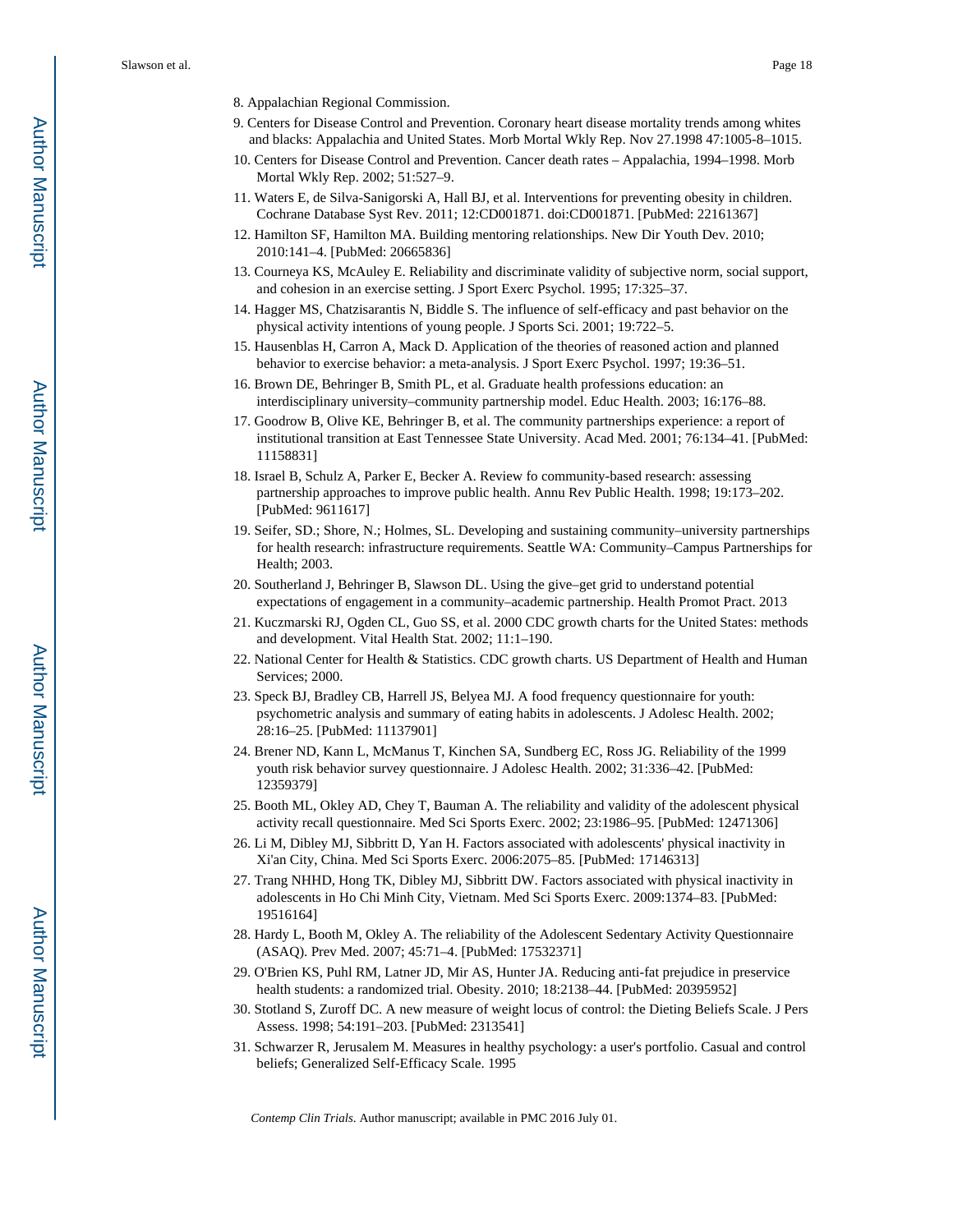- 32. Tang CS, Au W, Schwarzer R, Schmitz G. Mental health outcomes of job stress among Chinese teachers: role of stress resource factors and burnout. J Organ Behav. 2001; 22:887–901.
- 33. Scholz U, Gutierrez Dona B, Sud S, Schwarzer R. Is general self-efficacy a universal construct? Eur J Psychol Assess. 2002; 18:242–51.
- 34. Schwarzer R, Born A. Optimistic self-beliefs: assessment of general perceived self-efficacy in thirteen cultures. World Psychol. 1997; 3:177–90.
- 35. Schwarzer R, Babler J, Kwiatek P, Schroder J, Zhang JX. The assessment of optimistic selfbeliefs: comparison of the German, Spanish, and Chinese versions of the General Self-Efficacy Scale. Appl Psychol. 1997; 46:69–88.
- 36. Wu T, Snider JB, Floyd MR, Florence JE, Stoots JM, McKamey MI. Intention of healthy eating among Southern Appalachian teens. Am J Health Behav. 2009; 35:115–24. [PubMed: 18844506]
- 37. Stoots M, Wu T, Florence J, Floyd M, Snider B, Ward R. Physical activity and psychological perceptions among adolescents in rural Southern Appalachia. Sep 12.2009
- 38. Cutrona CE, Russell DW. The provisions of social relationships and adaptation to stress. Adv Pers Relat. 1987; 1:37–67.
- 39. Cutrona, CE.; Russell, D. Type of social support and specific stress: toward a theory of optimal matching. In: Sarason, IG.; Pierce, GR., editors. Social support: an interactional view. New York, NY: Wiley; 1990.
- 40. Motl RW, Dishman RK, Saunders RP, Dowda M, Pate RR. Measuring social provisions for physical activity among adolescent black and white girls. Educ Psychol Meas. 2004; 64:682–706.
- 41. Dishman RK, Hales DP, Sallis JF, et al. Validity of social–cognitive measures for physical activity in middle-school girls. J Pediatr Psychol. 2010; 35:72. [PubMed: 19433571]
- 42. Varni JW, Seid M, Kurtin PS. PedsQL 4.0: reliability and validity of the pediatrics quality of life inventory version 4.0 generic core scales in healthy and patient populations. Med Care. 2001; 39:800–12. [PubMed: 11468499]
- 43. Varni JW, Limbers CA, Bryant WP, Wilson DP. The PedsQL Multidimensional Fatigue Scale in pediatric obesity: feasibility, reliability, and validity. Int J Pediatr Obes. 2010; 5:34–42. [PubMed: 19593727]
- 44. Dye BA, Barker LK, Li X, Lewis BL, Beltrán-Aguilar ED. Overview and quality assurance for the oral health component of the National Health and Nutrition Examination Survey (NHANES), 2005–08. J Public Health Dent. 2011; 71:54–61. [PubMed: 21667544]
- 45. Drury T, Winn D, Snowden C, Kingman A, Kleinman D, Lewis B. An overview of the oral health component of the 1988–1991 National Health and Nutrition Examination Survey (NHANES III – Phase 1). J Dent Res. 1996; 75:620–30. [PubMed: 8594086]
- 46. Malvitz DM, Barker LK, Phipps KR. Development and status of the National Oral Health Surveillance System. Prev Chronic Dis. 2009; 6
- 47. Wu T, Stoots M, Florence J, Abernathy C, Floyd M, Snider B. A health education program for healthy eating and physical activity among Appalachia teens: a pilot study. 2009
- 48. Ajzen I. The theory of planned behavior. Organ Behave Hum Decis Process. 1991; 50:178–211.
- 49. Ajzen I, Driver BL. Application of the theory of planned behavior to leisure choice. J Leis Res. 1992; 24:207–24.
- 50. Conner M, Armitage CJ. Extending the theory of planned behavior: a review and avenue for further research. J Appl Soc Psychol. 1998; 28:1430–64.
- 51. Courneya KS, Plotnikoff RC, Hotz SB, Birkett NJ. Social support and the theory of planned behavior in the exercise domain. Am J Health Behav. 2000; 24:300–8.
- 52. Rhodes RE, Jones LW, Courneya KS. Extending the theory of planned behavior in the exercise domain: a comparison of social support and subjective norm. Res Q Exerc Sport. 2002; 73:193–9. [PubMed: 12092894]
- 53. Myrick, RD.; Erney, T. Youth helping youth: a handbook for training peer facilitators. Minneapolis, MN: Educational Media Corporation; 1979.
- 54. Myrick, R.; Erney, T.; Sorenson, D. Caring and sharing: becoming a peer facilitator. 2nd. Minneapolis, MN: Educational Media Corporation; 2000.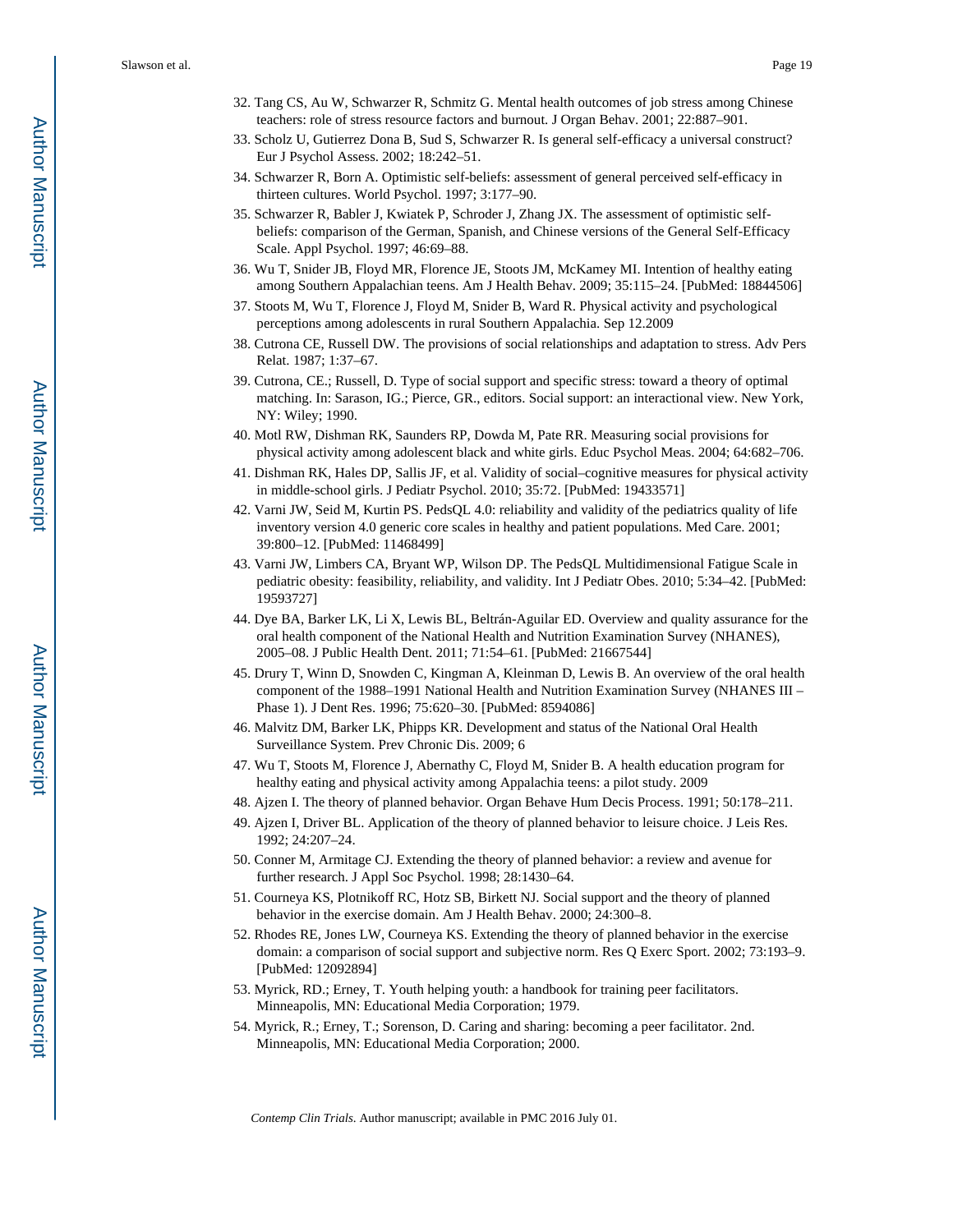- 55. Kimm SYS, Glynn NW, Kriska AM, et al. Longitudinal changes in physical activity in a biracial cohort during adolescence. Med Sci Sports Exerc. 2000
- 56. Finkelstein EA, Graham WC, Malhotra R. Lifetime direct medical costs of childhood obesity. Pediatrics. 2014; 133:854–62. [PubMed: 24709935]
- 57. Steinburg, L. Adolescence. New York, NY: McGraw-Hill, Inc; 1996.
- 58. Backett-Milburn K, Wilson S. Understanding peer education: insights from a process evaluation. Health Educ Res. 2000; 15:85–96. [PubMed: 10788205]
- 59. Black DR, Tobler NS, Sciacca JP. Peer helping/involvement: an efficacious way to meet the challenge of reducing alcohol, tobacco, and other drug use among youth. J Sch Health. 1998; 68:87–93. [PubMed: 9608448]
- 60. Bloor M, Frankland J, Parry Langdon N, et al. A controlled evaluation of an intensive, peer-led, schools-based, anti-smoking programme. Health Educ J. 1999; 58:17–25.
- 61. Cowie H. Peers helping peers: interventions, initiatives, and insights. J Adolesc. 1999; 22:433–6. [PubMed: 10469507]
- 62. King A, Staffeiri A, Adelgais A. Mutual peer tutoring effects of structuring tutoring interaction to scaffold satisfaction and peer leading. J Educ Psychol. 1993; 90:293–152.
- 63. Komro KA, Perry CL, Veblen-Mortenson S, Williams CL. Peer participation in Project Northland: a community-wide alcohol use prevention project. J Sch Health. 1994; 64:319–22.
- 64. Komro KA, Perry CL, Murray DM, Veblen-Mortenson S, Williams CL, Anstine PS. Peer-planned social activities for preventing alcohol use among young adolescents. J Sch Health. 1996; 66:328– 34. [PubMed: 8959592]
- 65. Komro KA, Perry CL, Veblen-Mortenson S, Williams CL, Roel JP. Peer leadership in school and community alcohol use prevention activities. J Health Educ. 1999; 64:319–22.
- 66. Morey RE, Miller CD. High school peer counseling: the relationship between student satisfaction and peer counselors' style of helping. Prof Couns. 1993; 40:293–301.
- 67. Powell MA. Peer tutoring and mentoring services for disadvantaged secondary school students. Calif Res Bur Note. 1997; 4:1–10.
- 68. Tobler NS. Meta-analysis of 143 adolescent drug prevention programs: quantitative outcome result of program participants compared to a control or comparison group. J Drug Issues. 1986; 16:537– 67.
- 69. Topping, K.; Ehly, SW. Peer assisted learning. New York: Norton; 1998.
- 70. Gibbs R. Social factors in exaggerated eating behavior among high school students. Int J Eat Disord. 1986; 15:1103–7.
- 71. Huon GF, Walton CJ. Initiation of dieting amount adolescent females. Int J Eat Disord. 2000; 18:226–30. [PubMed: 10897086]
- 72. Huon G, Liam J, Gunewardne A. Social influences and female adolescent dieting. J Adolesc. 2000; 23:299–32.
- 73. Neumark-Sztainer D, Falkner M, Story M, Perry C, Hannan PJ, Mulert S. Weight-teasing among adolescents: correlations with weight-status and disordered eating behaviors. Int J Obes. 2001; 26:123–31.
- 74. Paxton SJ, Schutz HK, Wertheim EH, Muir SL. Friendship clique and peer influences on body image concerns, dietary restraint, extreme weight loss behaviors and binge eating in adolescent girls. J Abnorm Psychol. 1999; 108:255–66. [PubMed: 10369035]
- 75. Pike KM. Bulimic symptomatology in high school girls. Psychol Women Q. 1995; 19:373–96.
- 76. Austin SB. Population-based prevention of eating disorders: an application of the rose prevention model. Prev Med. 2001; 32:268–83. [PubMed: 11277685]
- 77. Crandall CS. Social contagion of binge eating. J Pers Soc Psychol. 1988; 55:588–98. [PubMed: 3193348]
- 78. Feunekes G, de Greaf C, Meyboom S, van Staveren W. Food choice and fat intake of adolescents and adults: associations of intakes within social networks. Prev Med. 1998; 28:645–56. [PubMed: 9808794]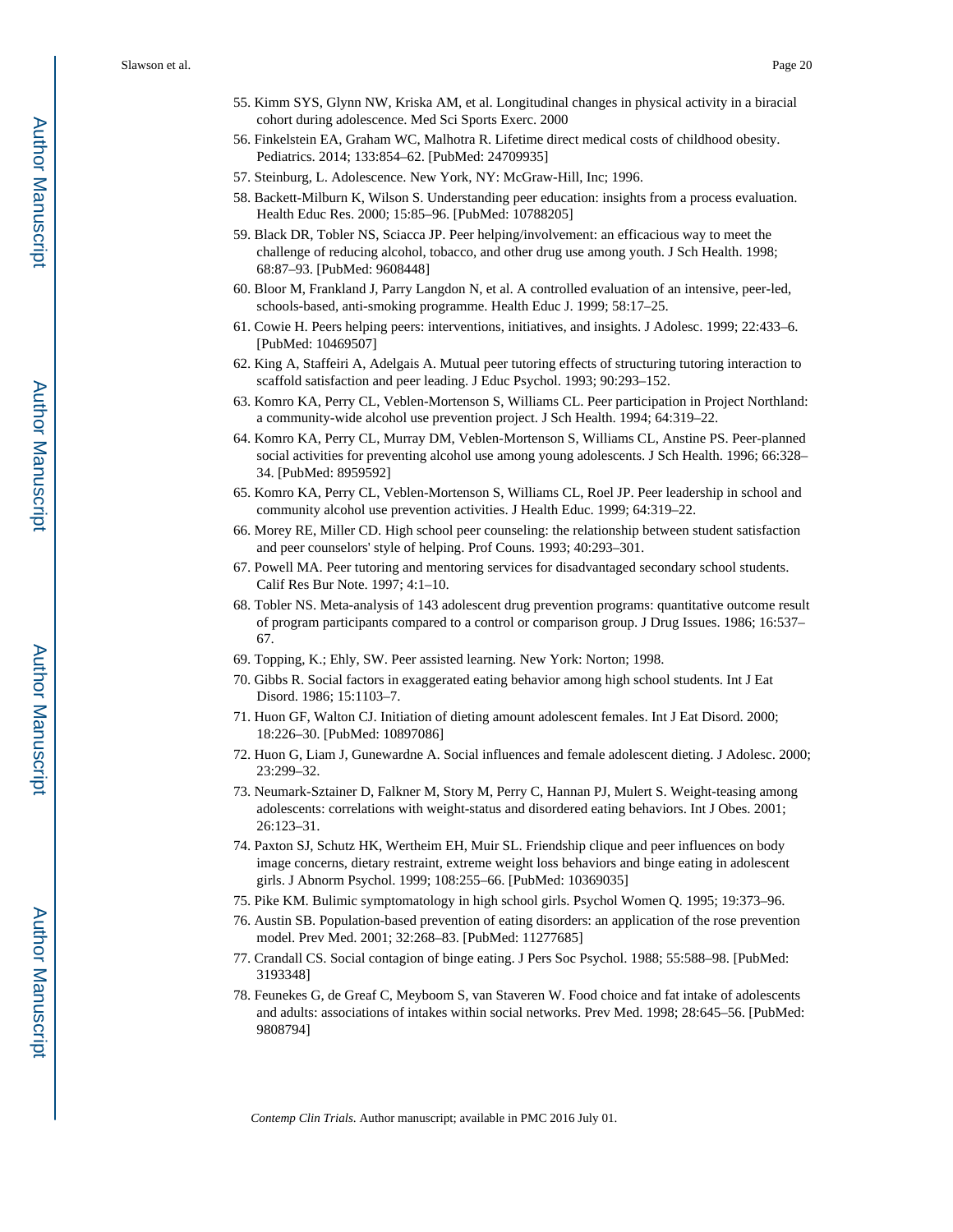- 79. French S, Story M, Hannan P, et al. Cognitive and demographic correlates of low fat vending snack choices among adolescents and adults. J Am Diet Assoc. 1999; 99:471–5. [PubMed: 10207402]
- 80. Neumark-Sztainer D, Story M, Perry C, Casey M. Factors influencing food choices of adolescents: findings from focus-group discussions with adolescents. J Am Diet Assoc. 1999; 99:937.
- 81. California Project Lean. Food on the Run Campaign. A summary report on adolescent behaviors, perceptions, values and attitudes on health, nutrition, and physical activity. 1998
- 82. Zollo, P. Wise up to teens: insight into marketing and advertising to teenagers. 2nd. Ithaca, NY: New Strategist Publications, Inc; 1999.
- 83. Prochaska JJ, Rodgers MW, Sallis JF. Association of parent and peer support with adolescent physical activity. Res Q Exerc Sport. 2002; 73:206–10. [PubMed: 12092896]
- 84. Smith AL. Perceptions of peer relationships and physical activity. J Sport Exerc Psychol. 1999; 21:329.
- 85. Birnbaum AS, Lytle LA, Story M, Perry CL, Murray DM. Are difference in exposure to a multicomponent school-based intervention associated with varying dietary outcomes in adolescents? Health Educ Behav. 2002; 29:427–43. [PubMed: 12137237]
- 86. Perry CL, Klepp KI, Halper A, Dudovitz B, Golden D, Griffin G. Promoting healthy eating and physical activity patterns among adolescents: a pilot study of "slice of life". Health Educ Res Theory Pract. 1987; 2:93–103.
- 87. Viswanathan M, Ammerman A, Gartlehner G, et al. Community-based participatory research: assessing the evidence. Evid Rep Technol Assess (Full Rep). 2004:99.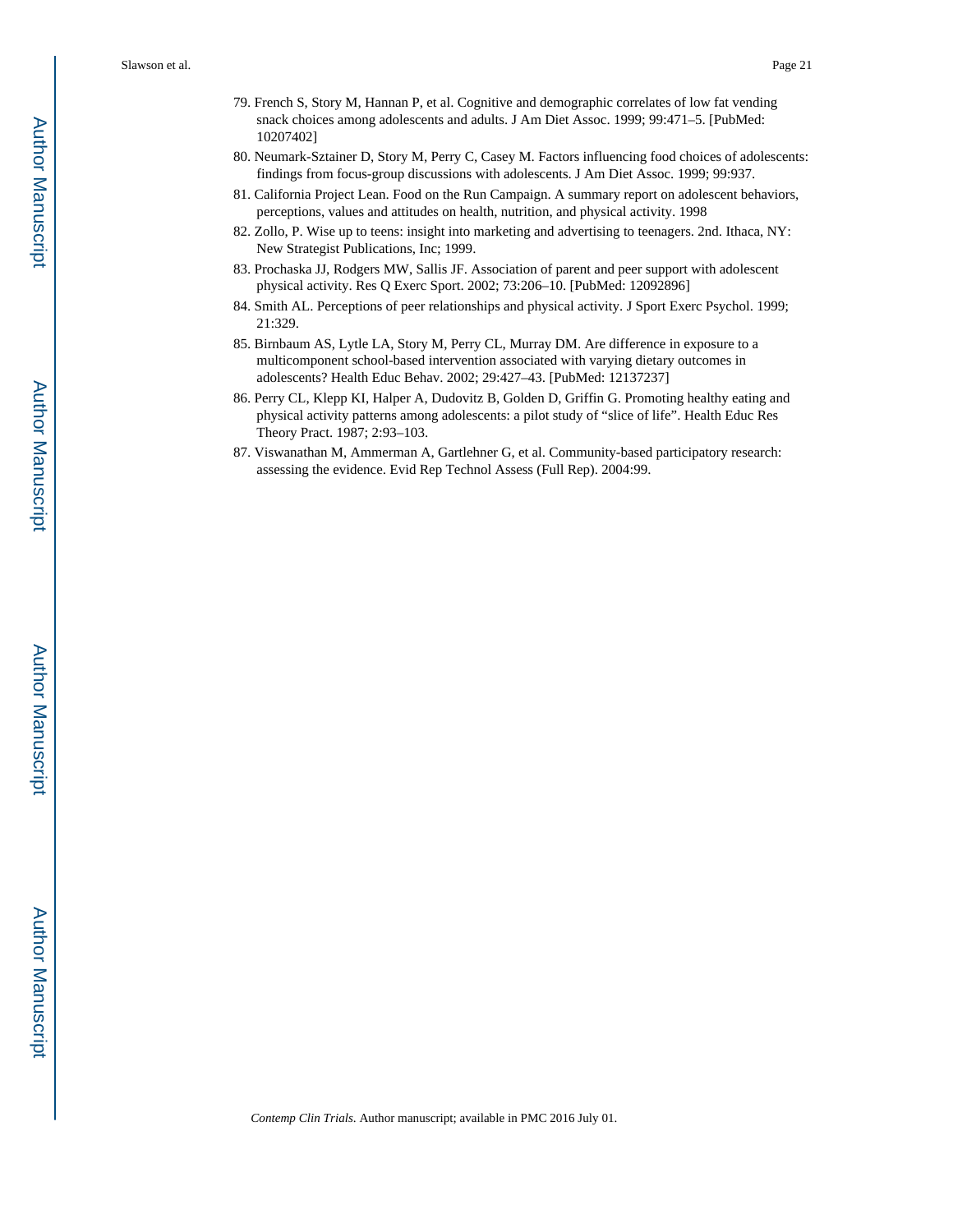Sample size Per Wave

Wave One: 234

Wave Two: 452

Wave One: 310

Wave Two: 513

Total number Lifetime

Wave One: 13

Wave Two: 20

Wave One: 14

Wave Two: 19

Wellness classes selected



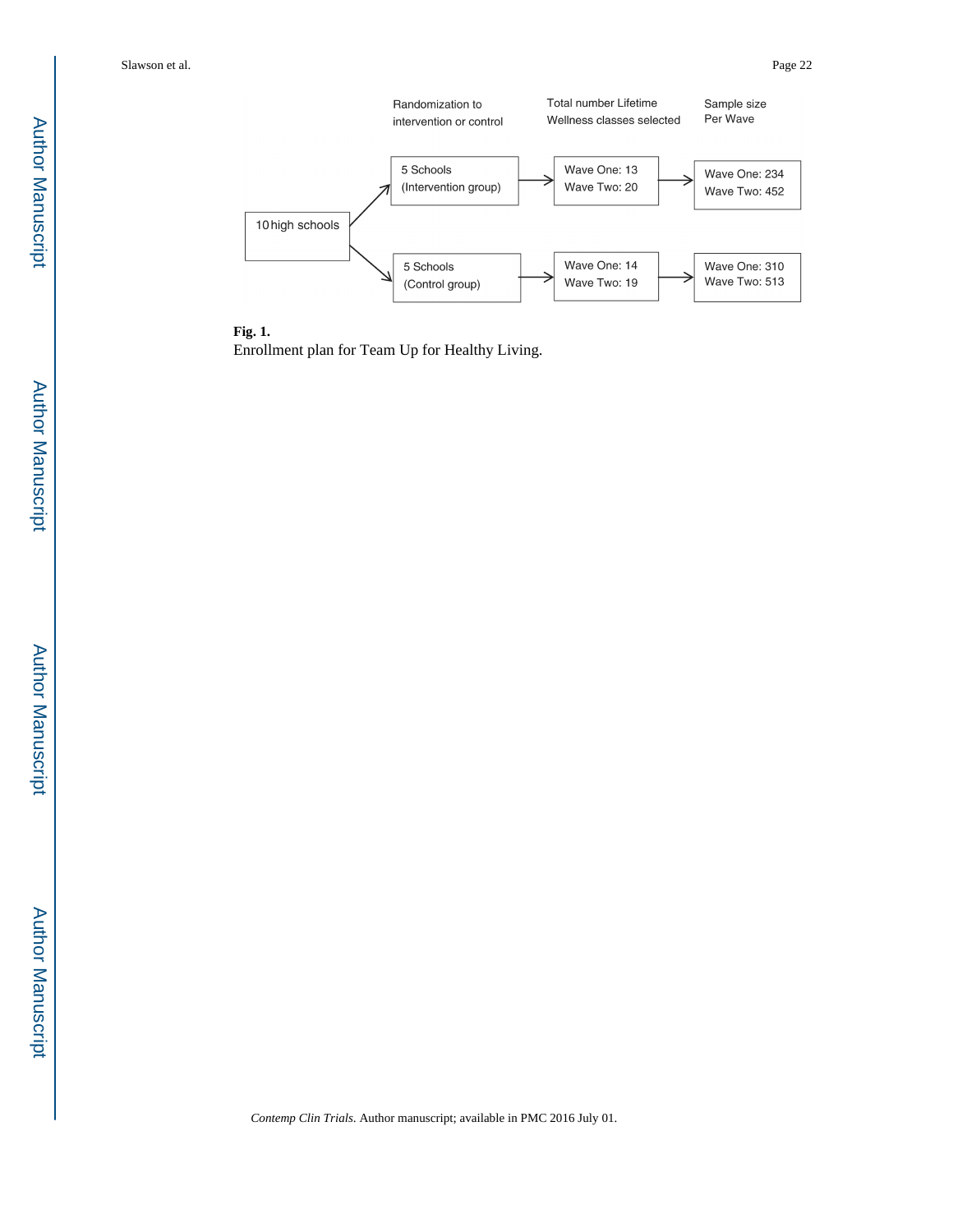

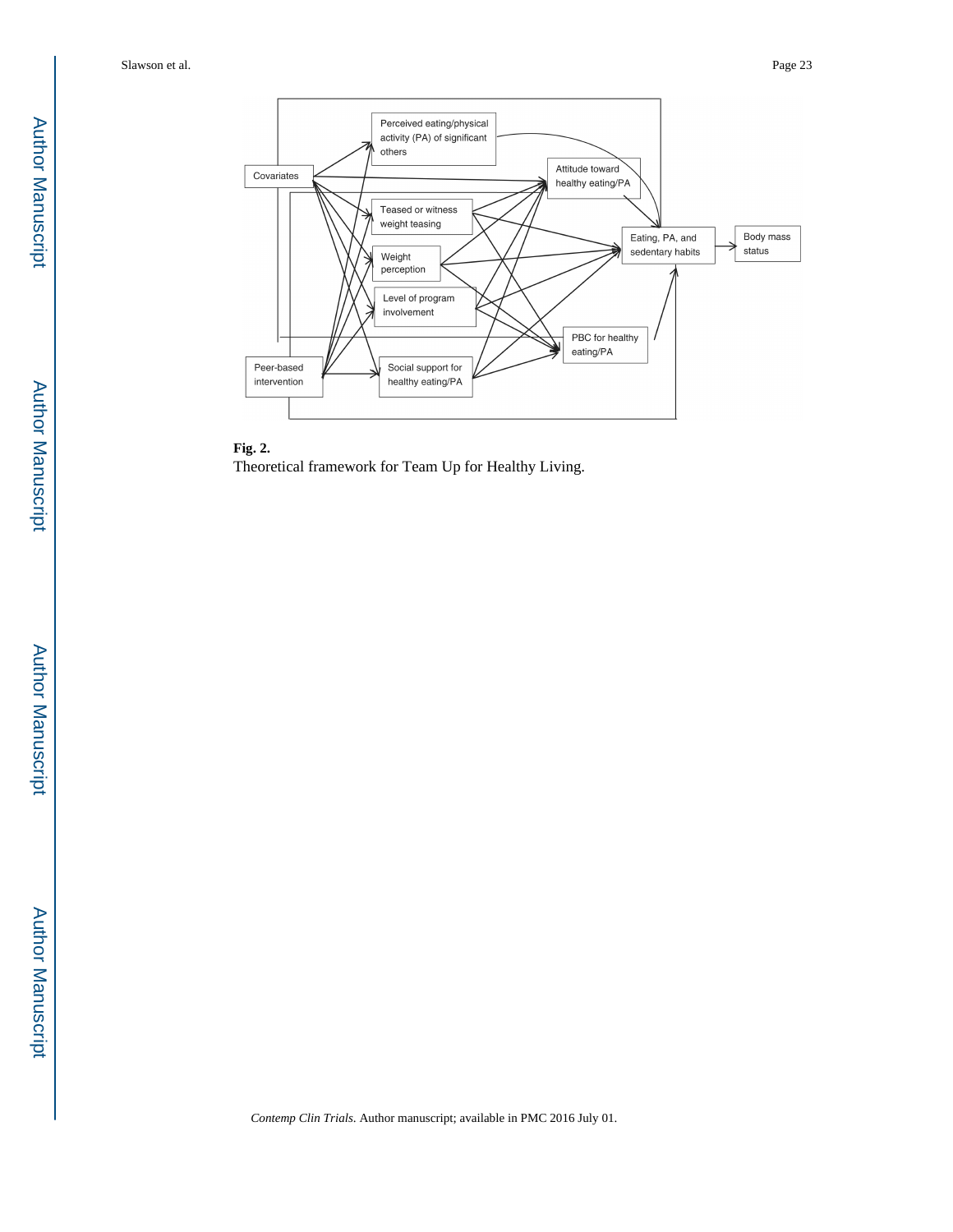



Author Manuscript

Author Manuscript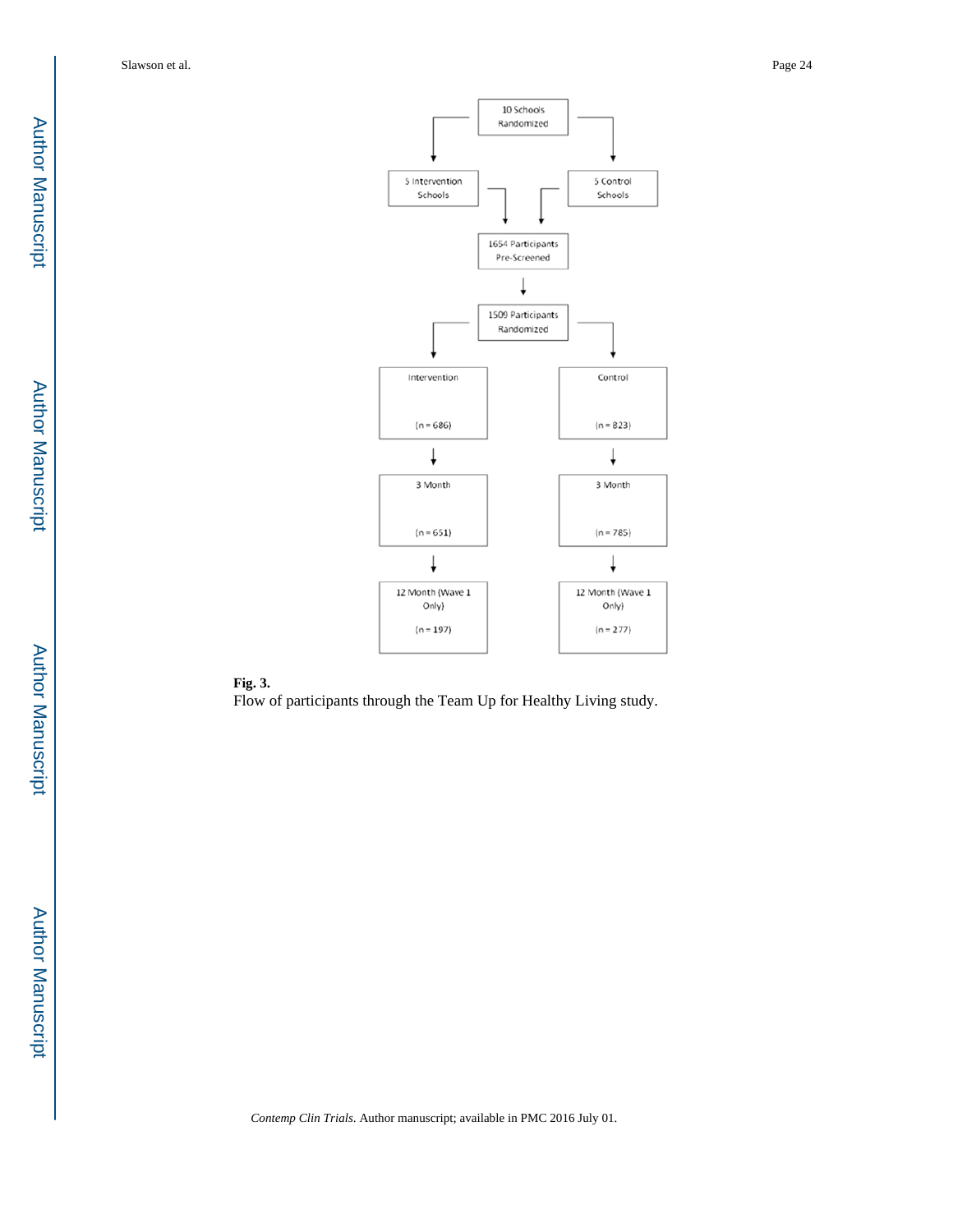## **Table 1**

## Team Up for Healthy Living curriculum: summary of lesson activities.

| Week | <b>Theme</b>                            | <b>Lesson overview</b>                                                                                                                                                                                                                                                                                                          | <b>Lesson</b> objectives                                                                                                                                                                                                                                                                        | <b>Lesson activities</b>                                                                                                                                                                                                                                                                                                                                                                                     |
|------|-----------------------------------------|---------------------------------------------------------------------------------------------------------------------------------------------------------------------------------------------------------------------------------------------------------------------------------------------------------------------------------|-------------------------------------------------------------------------------------------------------------------------------------------------------------------------------------------------------------------------------------------------------------------------------------------------|--------------------------------------------------------------------------------------------------------------------------------------------------------------------------------------------------------------------------------------------------------------------------------------------------------------------------------------------------------------------------------------------------------------|
| 1    | Get to know you                         | This is the first week of<br>the program where you<br>will form teams, introduce<br>yourself, students will<br>introduce one another, and<br>you will engage students<br>in discussion surrounding<br>leadership and cooperation<br>as well as health behaviors<br>and answer questions<br>about Team Up for<br>Healthy Living. | $\bullet$<br>Describe characteristics<br>of leaders and how<br>groups work as teams<br>Describe factors<br>$\bullet$<br>associated with health<br>behaviors                                                                                                                                     | $\mathbf{1}$<br>Team formation<br>$\overline{2}$<br>Introduce yourself<br>3<br>Self-introduction to team<br>members<br>Discussion of leaders,<br>4<br>teams, and cooperation<br>View video<br>5<br>Discussion of video<br>6<br>7<br>Questions and answers<br>8<br>Introduce next topic:<br>nutrition awareness - week<br>2                                                                                   |
| 2    | Nutrition awareness                     | Students are introduced to<br>nutrition information (i.e.,<br>food pyramid, colorful<br>diet, go, slow, whoa,<br>nutrition food labels) and<br>taste and rate a new<br>healthy food. Additionally,<br>students are introduced to<br>Challenge 1 and<br>journaling.                                                              | Recognize major food<br>$\bullet$<br>groups and benefits of a<br>healthy diet<br>Describe a strategy for<br>$\bullet$<br>making healthy food<br>choices<br>Recognize important<br>$\bullet$<br>components of a food<br>label<br>Discover new foods and<br>$\bullet$<br>healthier ways of eating | Introduce food guide<br>1<br>pyramid<br>2<br>Introduce a colorful diet<br>3<br>Introduce go, slow, whoa<br>4<br>Introduce nutrition food<br>labels<br>5<br>Food demonstration<br>Discussion of food<br>6<br>demonstration<br>7<br>Introduce Challenge 1 (at<br>home)<br>8<br>Journal entry<br>9<br>Introduce next topic: eating<br>styles and portion distortion<br>$-$ week $3$                             |
| 3    | Eating styles and<br>portion distortion | Students are introduced to<br>factors that influence<br>eating as well as serving<br>sizes and portions.<br>Additionally, students are<br>encouraged to taste a new<br>healthy food, complete<br>Challenge 2, and become<br>aware of portions<br>consumed at home.                                                              | Recognize factors that<br>$\bullet$<br>influence eating<br>Describe serving sizes<br>$\bullet$<br>and portions<br>Discover a strategy for<br>$\bullet$<br>portion control<br>Create an illustration to<br>$\bullet$<br>promote healthy eating                                                   | Discuss journal entry<br>1<br>responses and Challenge 1<br>Discuss factors that<br>$\overline{2}$<br>influence eating<br>3<br>Discuss serving size and<br>portion distortion<br>4<br>Serving size demonstration<br>5<br>Introduce MyPlate with<br>visuals<br>Fat and sugar<br>6<br>demonstration<br>Food demonstration<br>7<br>Students will experience<br>8<br>Challenge 2 (in class)<br>Journal entry<br>9 |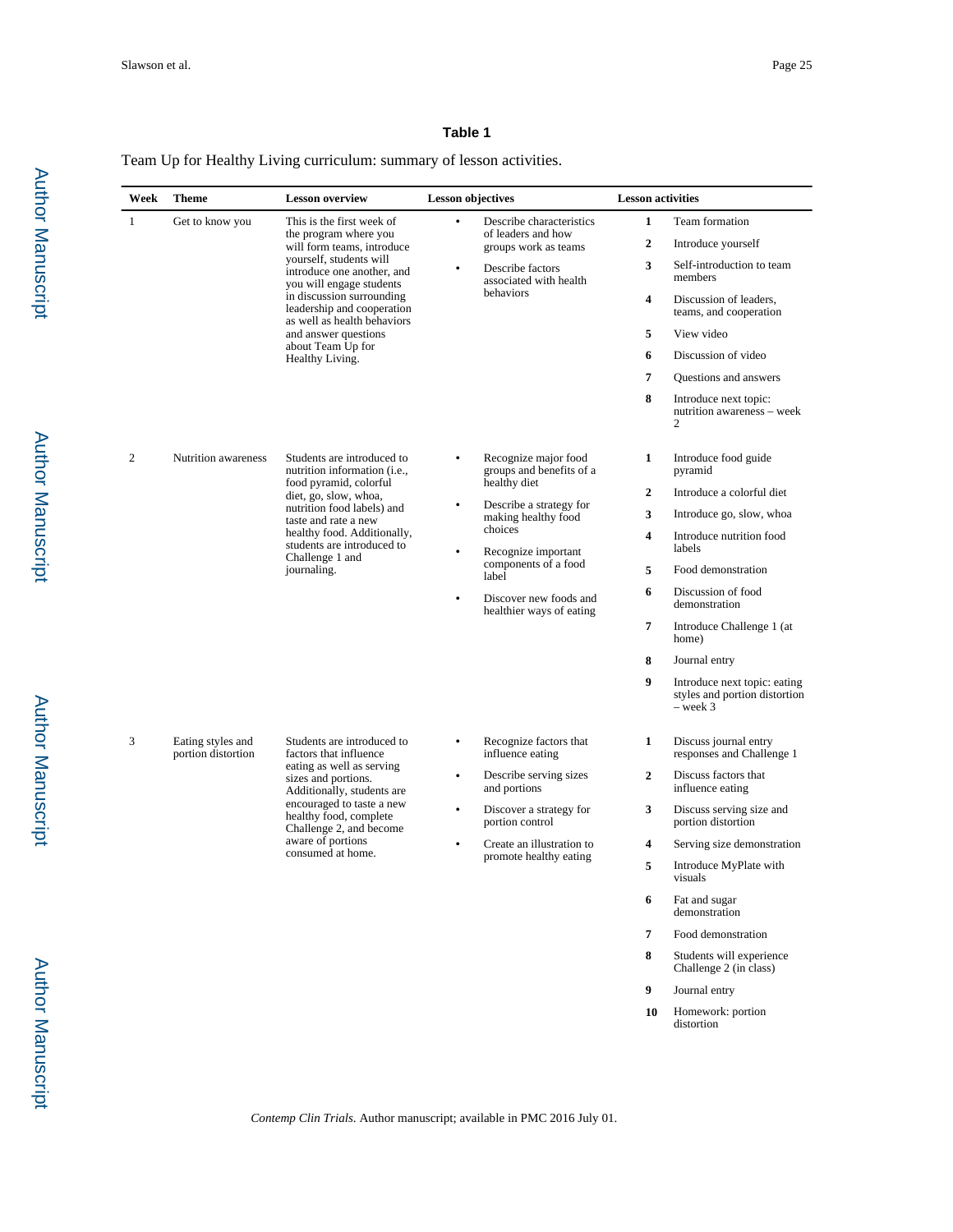| Week           | <b>Theme</b>                                 | <b>Lesson overview</b>                                                                                                                                                                                                                                                               | <b>Lesson objectives</b>                                                                                               | <b>Lesson activities</b> |                                                                                    |
|----------------|----------------------------------------------|--------------------------------------------------------------------------------------------------------------------------------------------------------------------------------------------------------------------------------------------------------------------------------------|------------------------------------------------------------------------------------------------------------------------|--------------------------|------------------------------------------------------------------------------------|
|                |                                              |                                                                                                                                                                                                                                                                                      |                                                                                                                        | 11                       | Introduce next topic: small<br>steps count $-$ week $4$                            |
| $\overline{4}$ | Small steps count                            | Students are introduced to<br>physical activity including<br>health benefits, types, and<br>guidelines. Students will<br>also learn about self-<br>monitoring health<br>behaviors and be<br>challenged to do this at<br>home via Challenge 3.                                        | Explain the health<br>$\bullet$<br>benefits of physical<br>activity                                                    | 1                        | Discuss journal entry<br>responses and week 3<br>homework                          |
|                |                                              |                                                                                                                                                                                                                                                                                      | Give examples of types<br>$\bullet$<br>of physical activity                                                            | $\mathbf{2}$             | Guidelines and types of<br>physical activity                                       |
|                |                                              |                                                                                                                                                                                                                                                                                      | State physical activity<br>$\bullet$<br>recommendations                                                                | 3                        | Health Benefits of Physical<br>Activity                                            |
|                |                                              |                                                                                                                                                                                                                                                                                      | Employ self-monitoring<br>$\bullet$<br>of health behaviors                                                             | 4                        | Introduce fitness principles<br>(FITT)/apply FITT to<br>Types of physical activity |
|                |                                              |                                                                                                                                                                                                                                                                                      |                                                                                                                        | 5                        | Pedometer activity                                                                 |
|                |                                              |                                                                                                                                                                                                                                                                                      |                                                                                                                        | 6                        | Introduce self-monitoring<br>of health behaviors                                   |
|                |                                              |                                                                                                                                                                                                                                                                                      |                                                                                                                        | 7                        | Students will experience<br>Challenge 3 (at home)                                  |
|                |                                              |                                                                                                                                                                                                                                                                                      |                                                                                                                        | 8                        | Journal entry                                                                      |
|                |                                              |                                                                                                                                                                                                                                                                                      |                                                                                                                        | 9                        | Introduce next topic: active<br>$living - week 5$                                  |
| 5              | Active living                                | Students are introduced to<br>screen time including<br>types, statistics, and<br>guidelines. Students will<br>also learn about goal-<br>setting and apply this<br>knowledge by developing<br>an individual goal.<br>Additionally, students will<br>complete Challenge 4 in<br>class. | Give examples of types<br>$\bullet$<br>of screen time                                                                  | $\mathbf{1}$             | Discuss journal entry<br>responses and Challenge 3                                 |
|                |                                              |                                                                                                                                                                                                                                                                                      | State screen time<br>$\bullet$<br>statistics and guidelines                                                            | $\mathbf{2}$             | Screen time through the<br>years                                                   |
|                |                                              |                                                                                                                                                                                                                                                                                      | Demonstrate<br>$\bullet$<br>understanding of                                                                           | 3                        | Estimate screen time via<br>We Can! screen time log                                |
|                |                                              |                                                                                                                                                                                                                                                                                      | SMART goal-setting<br>criteria                                                                                         | 4                        | Screen time statistics and<br>current guidelines                                   |
|                |                                              |                                                                                                                                                                                                                                                                                      | Apply SMART goal-<br>$\bullet$<br>setting criteria to an<br>individual goal                                            | 5                        | Introduce SMART goal<br>setting                                                    |
|                |                                              |                                                                                                                                                                                                                                                                                      | Develop a brief physical<br>$\bullet$<br>activity routine to<br>incorporate physical<br>activity during screen<br>time | 6                        | Team activity/homework                                                             |
|                |                                              |                                                                                                                                                                                                                                                                                      |                                                                                                                        | 7                        | Students will experience<br>Challenge 4 (in class)                                 |
|                |                                              |                                                                                                                                                                                                                                                                                      |                                                                                                                        | 8                        | Journal entry                                                                      |
|                |                                              |                                                                                                                                                                                                                                                                                      |                                                                                                                        | 9                        | Introduce next topic:<br>effective communication<br>and leadership $-$ week $6$    |
| 6              | Effective<br>communication and<br>leadership | Students are introduced to<br>active listening and<br>characteristics of leaders.<br>Students will imagine<br>themselves as leaders and<br>assume leadership roles in<br>health promotion<br>activities. Additionally,<br>students will complete<br>Challenge 5 at home.             | List components of<br>$\bullet$<br>active listening                                                                    | $\mathbf{1}$             | Discuss journal entry<br>responses and week 5<br>homework                          |
|                |                                              |                                                                                                                                                                                                                                                                                      | Describe characteristics<br>$\bullet$<br>of leaders                                                                    | 2                        | Telephone game/discussion                                                          |
|                |                                              |                                                                                                                                                                                                                                                                                      | Apply active listening<br>$\bullet$                                                                                    | 3                        | Active listening                                                                   |
|                |                                              |                                                                                                                                                                                                                                                                                      | and leadership skills to<br>case scenarios                                                                             | 4                        | Characteristics of leaders                                                         |
|                |                                              |                                                                                                                                                                                                                                                                                      |                                                                                                                        | 5                        | Team activity                                                                      |
|                |                                              |                                                                                                                                                                                                                                                                                      |                                                                                                                        | 6                        | Students will experience<br>Challenge 5 (at home)                                  |
|                |                                              |                                                                                                                                                                                                                                                                                      |                                                                                                                        | 7                        | Journal entry                                                                      |
|                |                                              |                                                                                                                                                                                                                                                                                      |                                                                                                                        |                          |                                                                                    |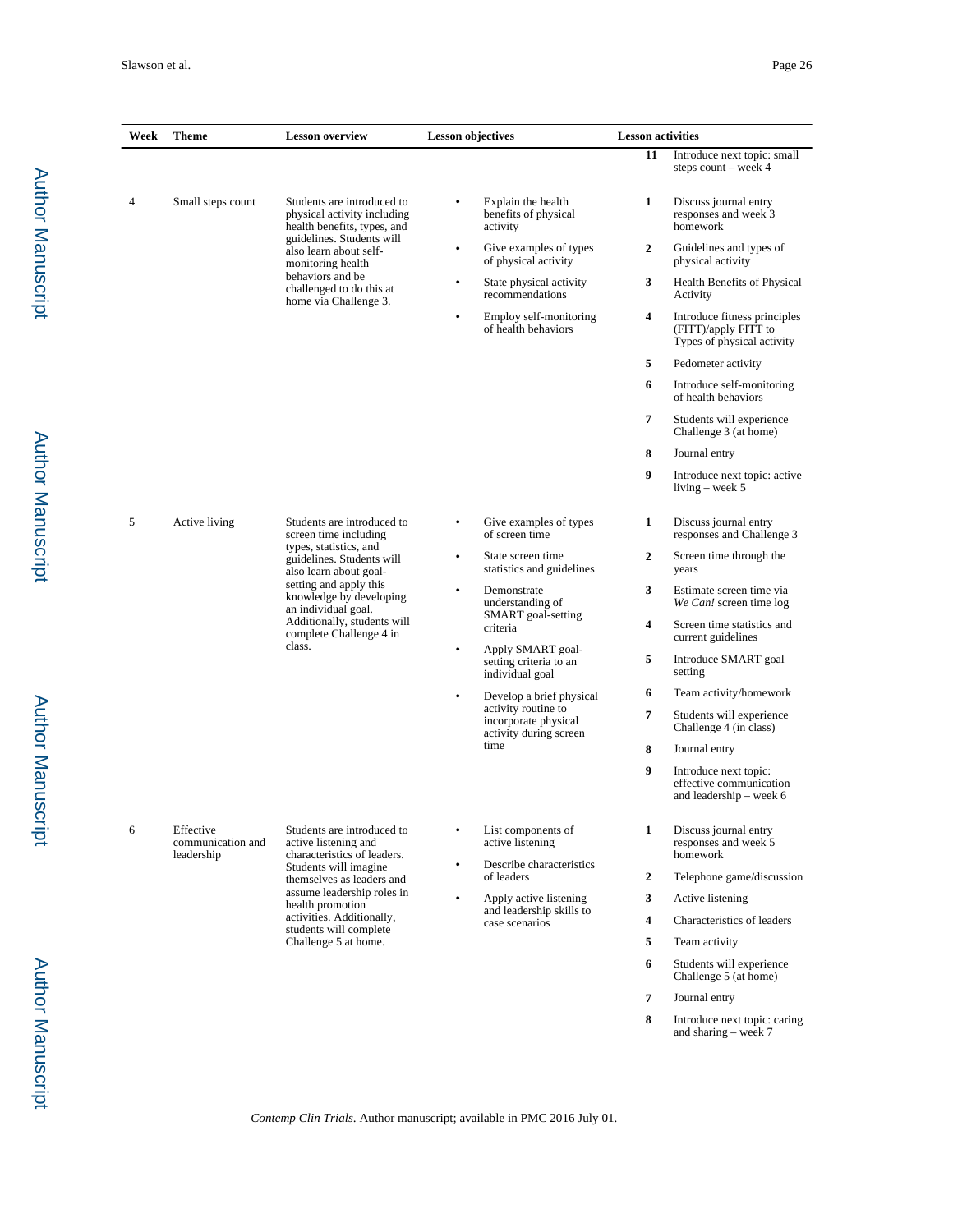| Week | <b>Theme</b>       | <b>Lesson overview</b>                                                                                                                                                                                                                                                                                                                                           | <b>Lesson objectives</b>                                                                                                                                                                                                                                    | <b>Lesson activities</b>                                                                                                                                                                                                                                                                                                                                                                                           |
|------|--------------------|------------------------------------------------------------------------------------------------------------------------------------------------------------------------------------------------------------------------------------------------------------------------------------------------------------------------------------------------------------------|-------------------------------------------------------------------------------------------------------------------------------------------------------------------------------------------------------------------------------------------------------------|--------------------------------------------------------------------------------------------------------------------------------------------------------------------------------------------------------------------------------------------------------------------------------------------------------------------------------------------------------------------------------------------------------------------|
| 7    | Caring and sharing | Students are introduced to<br>weight prejudice, ridicule,<br>and teasing. Students will<br>recognize experiences in<br>their own lives during<br>which they have been the<br>victim of prejudice,<br>ridicule, and teasing and<br>increase acceptance of<br>others and practice of a<br>supportive role.<br>Additionally, students will<br>complete Challenge 6. | Recognize weight<br>prejudice, ridicule, and<br>teasing<br>Recognize experiences<br>in their own lives during<br>which they have been<br>the victim of prejudice,<br>ridicule, or teasing<br>Show increased<br>$\bullet$<br>commitment to support<br>others | Discuss journal entry<br>1<br>responses and Challenge 5<br>$\mathbf{2}$<br>View video<br>Discussion of video<br>3<br>4<br>Statistics on weight teasing<br>5<br>The power shuffle<br>6<br>The power shuffle<br>decompression activity/<br>homework<br>7<br>Students will experience<br>Challenge 6 (in class)<br>8<br>Journal entry<br>$\boldsymbol{Q}$<br>Introduce next topic: team<br>up for change $-$ week $8$ |
| 8    | Team up for change | Students explore and<br>establish team agreements,<br>develop group cohesion<br>and trust, and understand<br>teamwork. Additionally,<br>students will review<br>concepts learned during<br>Team Up for Healthy<br>Living via a team<br>competition, jeopardy.                                                                                                    | Define teamwork and<br>develop rules for<br>working effectively in<br>teams<br>Demonstrate knowledge<br>٠<br>of material learned<br>throughout the Team Up<br>for Healthy Living<br>program                                                                 | Discuss journal entry<br>$\mathbf{1}$<br>responses and week 7<br>homework<br>$\mathbf{2}$<br>Teamwork<br>3<br>Team Up for Healthy<br>Living jeopardy<br>Certificate of completion<br>4                                                                                                                                                                                                                             |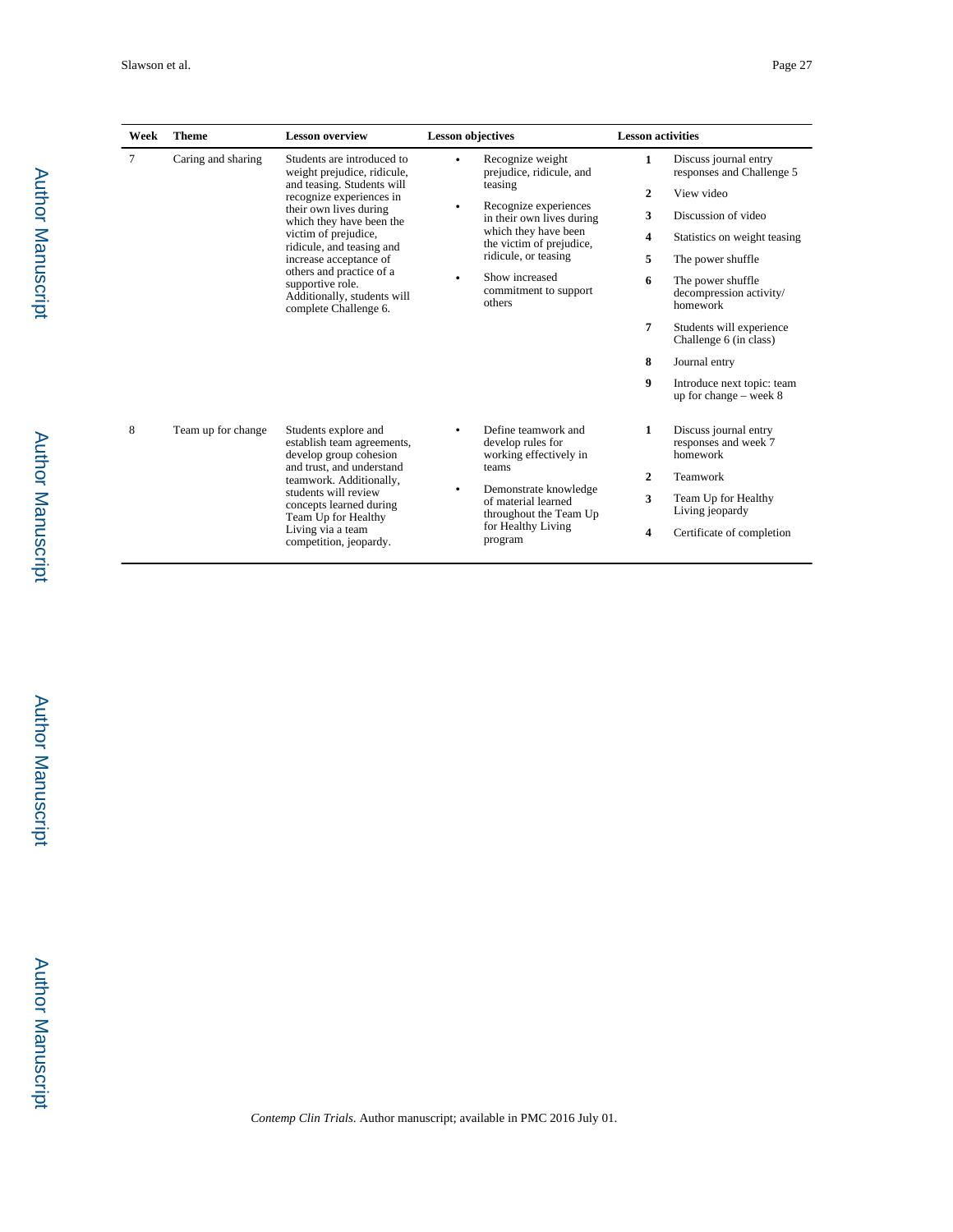## **Table 2**

Team Up for Healthy Living: team challenges.

| <b>Challenge</b>                    | <b>Description</b>                                                                                                                                                                                                                                                                                                                                                                                                                                                                                                                                                             |
|-------------------------------------|--------------------------------------------------------------------------------------------------------------------------------------------------------------------------------------------------------------------------------------------------------------------------------------------------------------------------------------------------------------------------------------------------------------------------------------------------------------------------------------------------------------------------------------------------------------------------------|
| Challenge 1<br>(completed at home)  | Try a variety of fruits and vegetables at home. Rate flavor and texture.                                                                                                                                                                                                                                                                                                                                                                                                                                                                                                       |
| Challenge 2<br>(completed in class) | Create energy posters or come up with another poster idea for presenting favorite healthy foods to promote healthy<br>eating for students at your school. Consider a creative presentation of your healthy meal ideas. Display in the school<br>and publicize through school newspaper, website, or announcements generated by participants.                                                                                                                                                                                                                                   |
| Challenge 3<br>(completed at home)  | Students will gain a baseline measure of steps using a pedometer and the Self-Monitoring Form. Additionally,<br>students should track type and minutes of physical activity as well as number of fruits and vegetables eaten each day<br>until the following class.                                                                                                                                                                                                                                                                                                            |
| Challenge 4<br>(completed in class) | Students will use physical activity materials provided to develop a physical activity routine emphasizing at least one<br>type of physical activity (i.e., aerobic, muscle-strengthening, bone-strengthening). The routine will be able to be<br>completed in as short a time frame as a television commercial (60 s). Teams will work together for 4 min to develop a<br>routine and afterwards each team will demonstrate the routine to the larger class. Teams will vote on the best routine<br>(besides their own) and members of the winning team will receive a reward. |
| Challenge 5<br>(completed at home)  | Find a friend or family member that would be willing to talk to you about their diet and physical fitness activities.<br>Practice your active listening skills and demonstrate leadership characteristics when you're talking to them. How can<br>you partner with them to support an improved diet or increased physical fitness activities?                                                                                                                                                                                                                                  |
| Challenge 6<br>(completed in class) | Create a poster on ways to prevent weight teasing and bullying. Include an "I will" pledge that lists at least 3 specific<br>actions team members will take to address this problem. Sign the pledge and display the poster in the school.                                                                                                                                                                                                                                                                                                                                     |